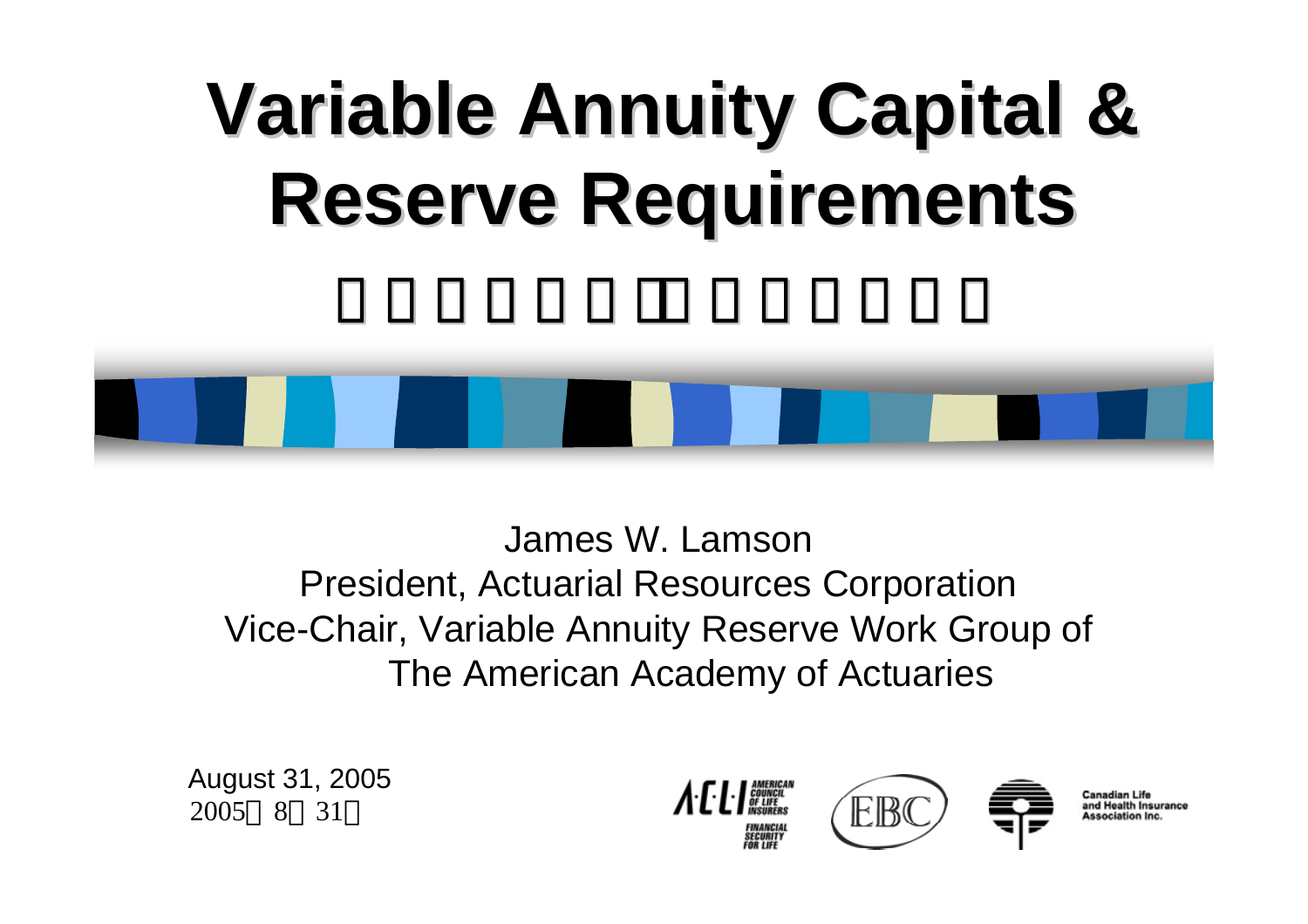# **Agenda**

- 9 C-3 Phase II Adoption Status & Grade-in  $C-3$
- 9 Background of C-3 Phase II  $C-3$
- ✔ Rule-Based vs. Principles-Based Approach
- 9 Changes Since Fall 2004  $2004$ √ Next Steps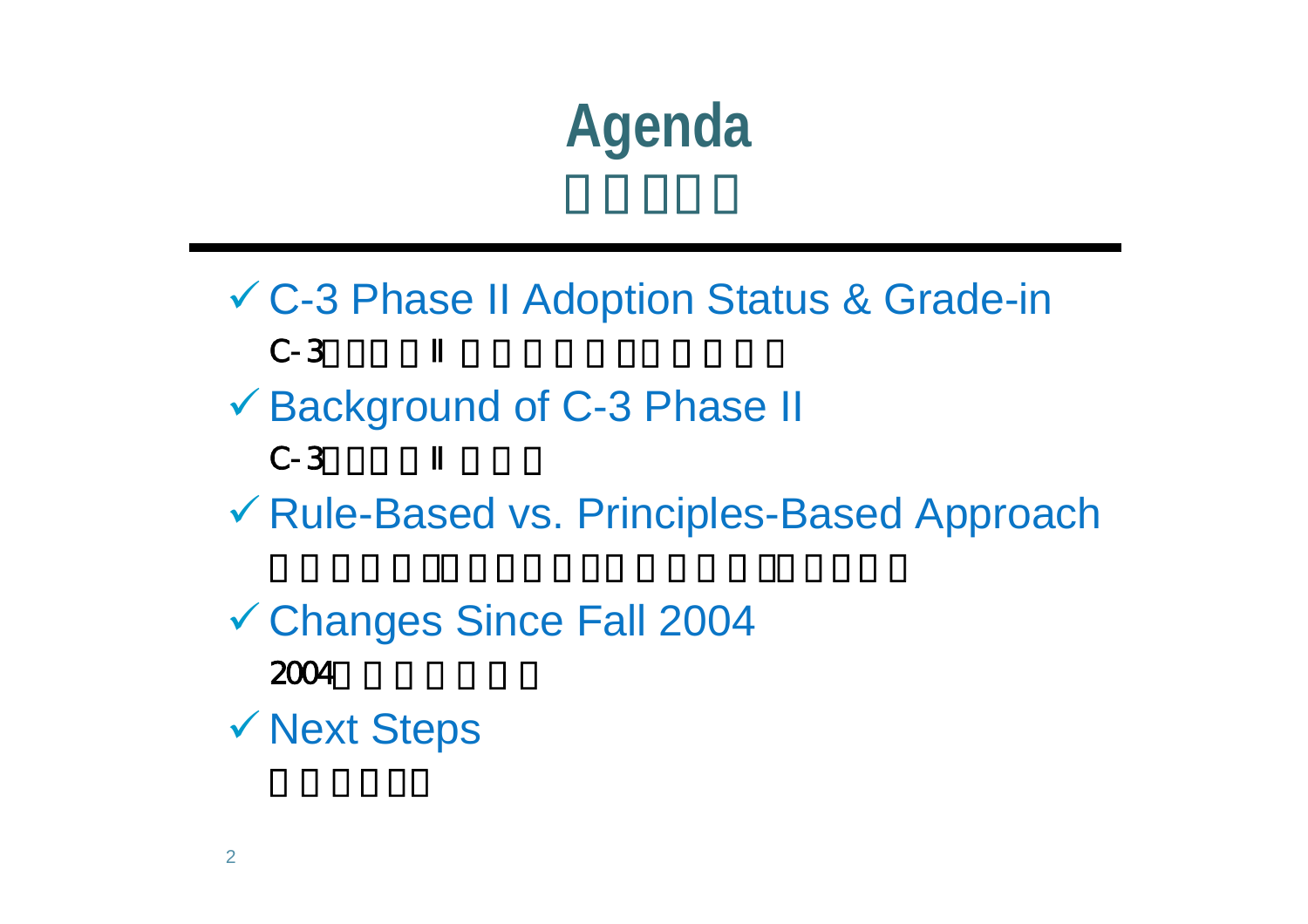### **Adoption Status as of June 2005 NAIC Meeting** 2005 6 NAIC

- $\checkmark$  Risk-Based Capital RBC
	- Adopted with effective date of  $12/31/2005$   $205$  12 31
		- ► Adopted by CADTF & "E" Committee CADTF( $\overline{C}$
		- ► Executive & Plenary Committees need to adopt
	- Applies to new and all inforce contracts
	- $\mathcal{C}^{\mathcal{A}}$  Standard Scenario with GPV added to Working Reserve is used to establish minimum RBC
		- $RBC$
- $\checkmark$ **Reserves** 
	- **Contract Contract Contract Contract Contract Contract Contract Contract Contract Contract Contract Contract Co**  New and inforce contracts issued after 1980 1980
	- $\mathcal{L}_{\mathcal{A}}$ **Standard Scenario and accounting issues**
	- $\mathcal{L}_{\mathcal{A}}$ To be adopted in 2006 or later  $2006$ 
		- 3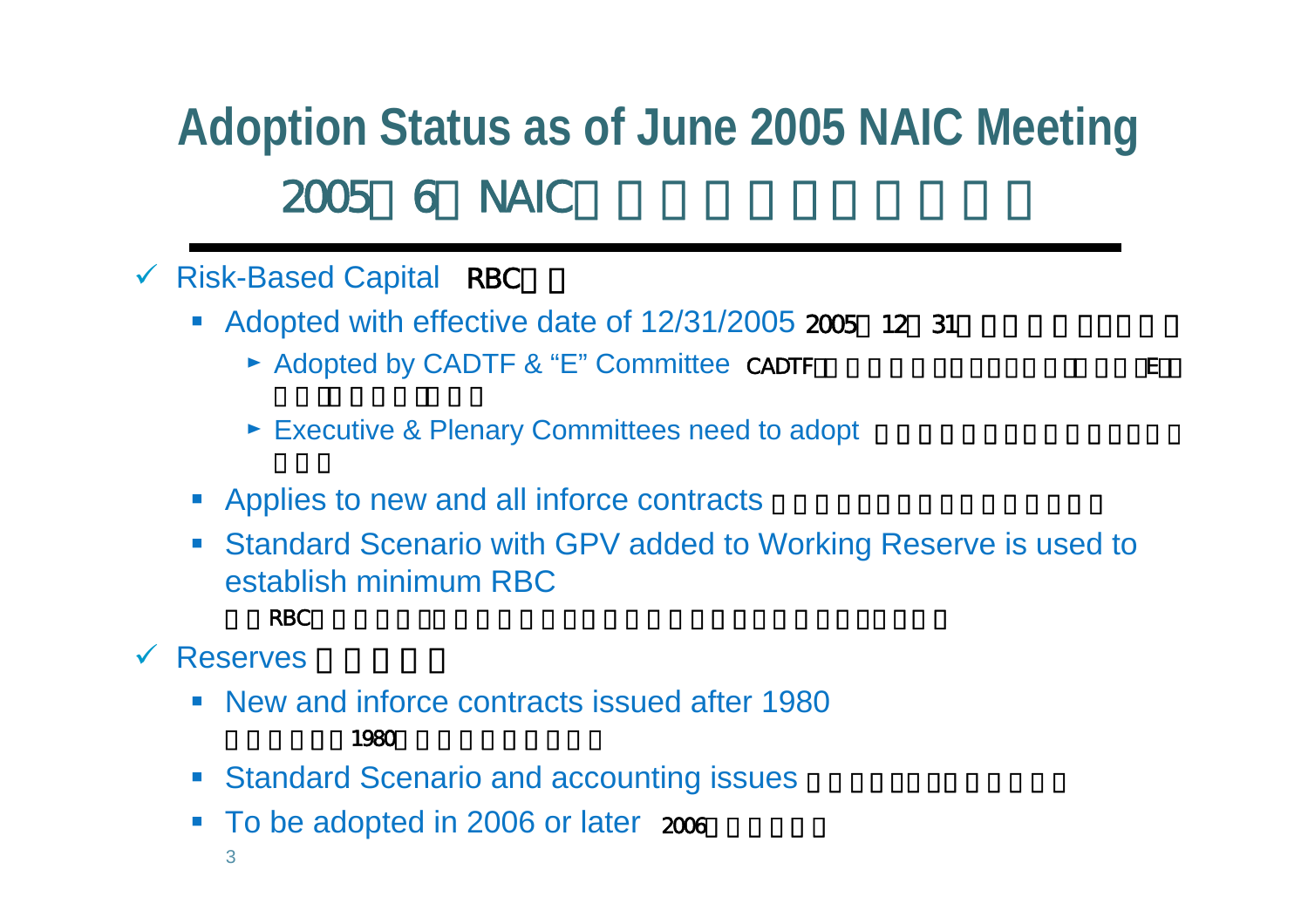# **Grading & Smoothing**

- √ Total Asset Requirement (TAR) determined as percentage "P" of total cash values 総資産要件(TAR)は総価額の「P」パーセントとする√ "P" interpolated as: P
	- 2005: 80% of old way + 20% new way

| 2005 | 80 | 20 |
|------|----|----|
|------|----|----|

- 2006: 60% of 2005 blend + 40% new way
	- 2006 2005 60 40
- 2007+: 40% of previous year blend + 60% of new way
	- 2007年以降: 前年の混合40%+新方式60%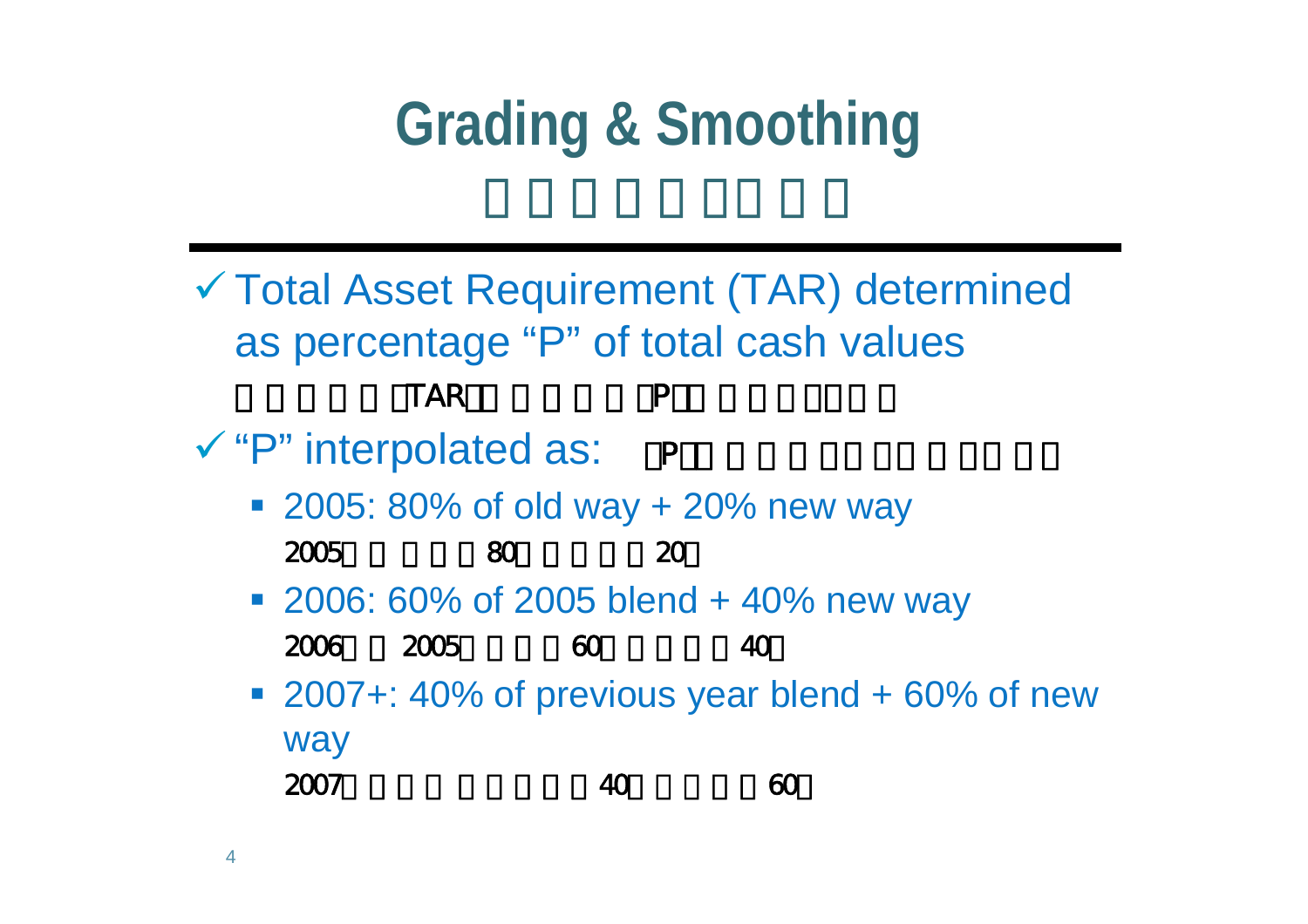### **Background of C-3 Phase II**  $C-3$

- √ Risk-Based Capital RBC
	- NAIC Capital Adequacy Task Force (CADTF) NAIC CADTF
	- **Contract Contract Contract Contract Contract Contract Contract Contract Contract Contract Contract Contract Co** Academy Life Capital Adequacy Subcommittee (LCAS)

LCAS

- ► Academy C3 Work Group C3
- $\sim$  General Instruction LR023 Market Risk $LRO23$ 
	- ► Reference to June 2005 LCAS Report 2005 6 LCAS
	- $\triangleright$  RBC Standard Scenario RBC
	- ► Smoothing and Transition rules

Academy Work Group reports can be found under <http://www.actuary.org/life/phase2.htm>

LR023 found at [http://www.naic.org/frs/rbc/life\\_rbc\\_wg/docs/c-3\\_phase\\_II\\_posting.pdf](http://www.naic.org/frs/rbc/life_rbc_wg/docs/c-3_phase_II_posting.pdf)

Academy http://www.ac[tuary.org/life/phase2.htm](http://www.actuary.org/life/phase2.htm)

**LR023** http://www.naic.org/frs/rbc/life rbc\_wg/docs/c-3\_phase\_II\_posting.pdf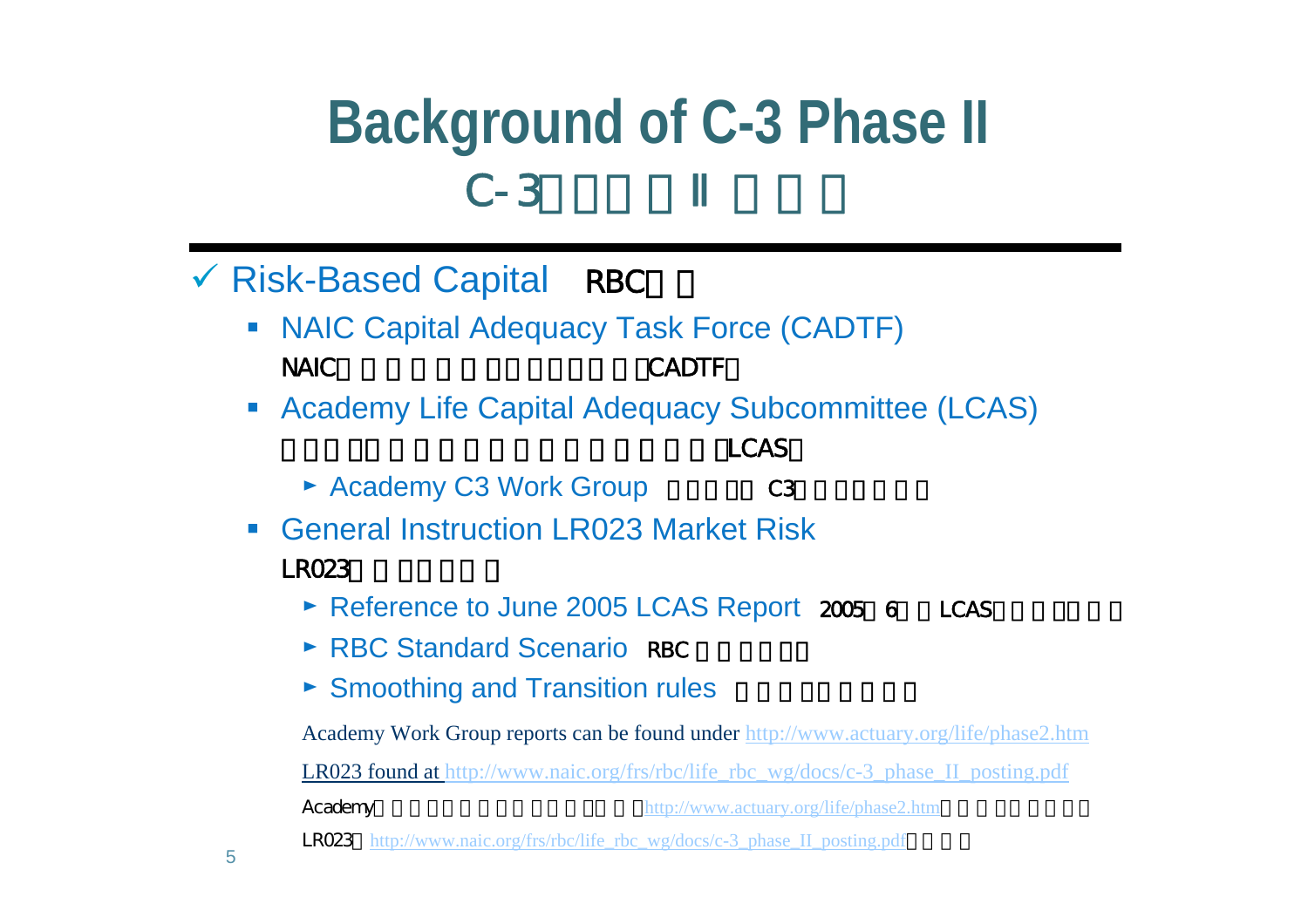## **Background of C-3 Phase II**  $C-3$

### $\checkmark$  Reserves

- NAIC Life/Health Actuarial Task Force (LHATF) NAIC LHATF
- **Academy Variable Annuity Reserve Work Group** (VARWG)

#### VARWG

**Example 21 Actuarial Guideline VACARVM** 

#### VACARVM

Academy Work Group reports can be found at <http://www.actuary.org/life/phase2.htm>

Academy http://www.actuary.org[/life/phase2.htm](http://www.actuary.org/life/phase2.htm)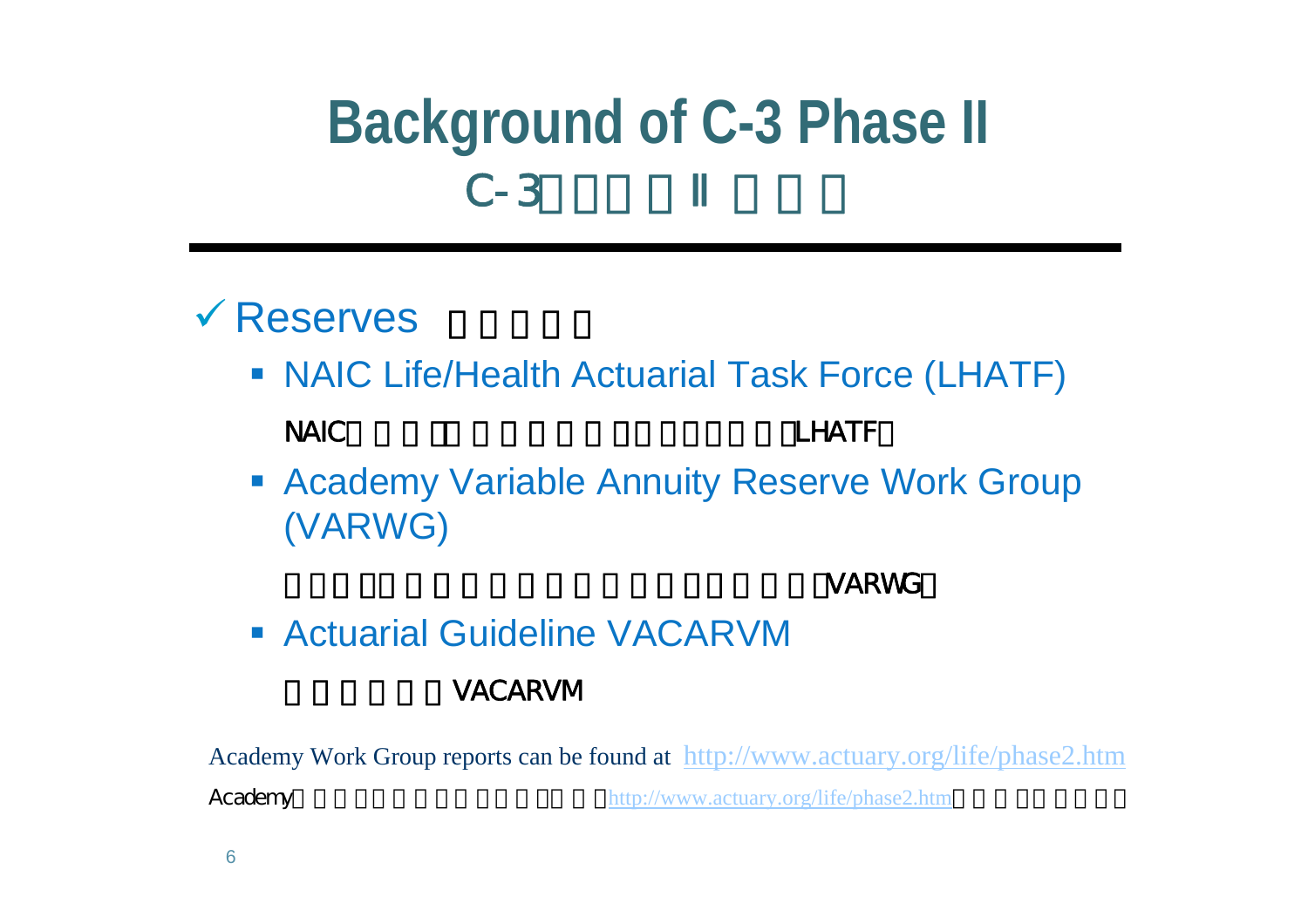## **Source of Standard Scenario**

- √ Joint NAIC Working Group of: NAIC
	- $\Box$ Life & Health Actuarial Task Force
	- Capital Adequacy Task Force
	- $\overline{\phantom{a}}$ Chaired by the New York Insurance Department
- ✔ RBC Standard Scenario opposed by AAA and insurance industry RBC AAA
- $\checkmark$  Reserve Standard Scenario still in development with mixed support / opposition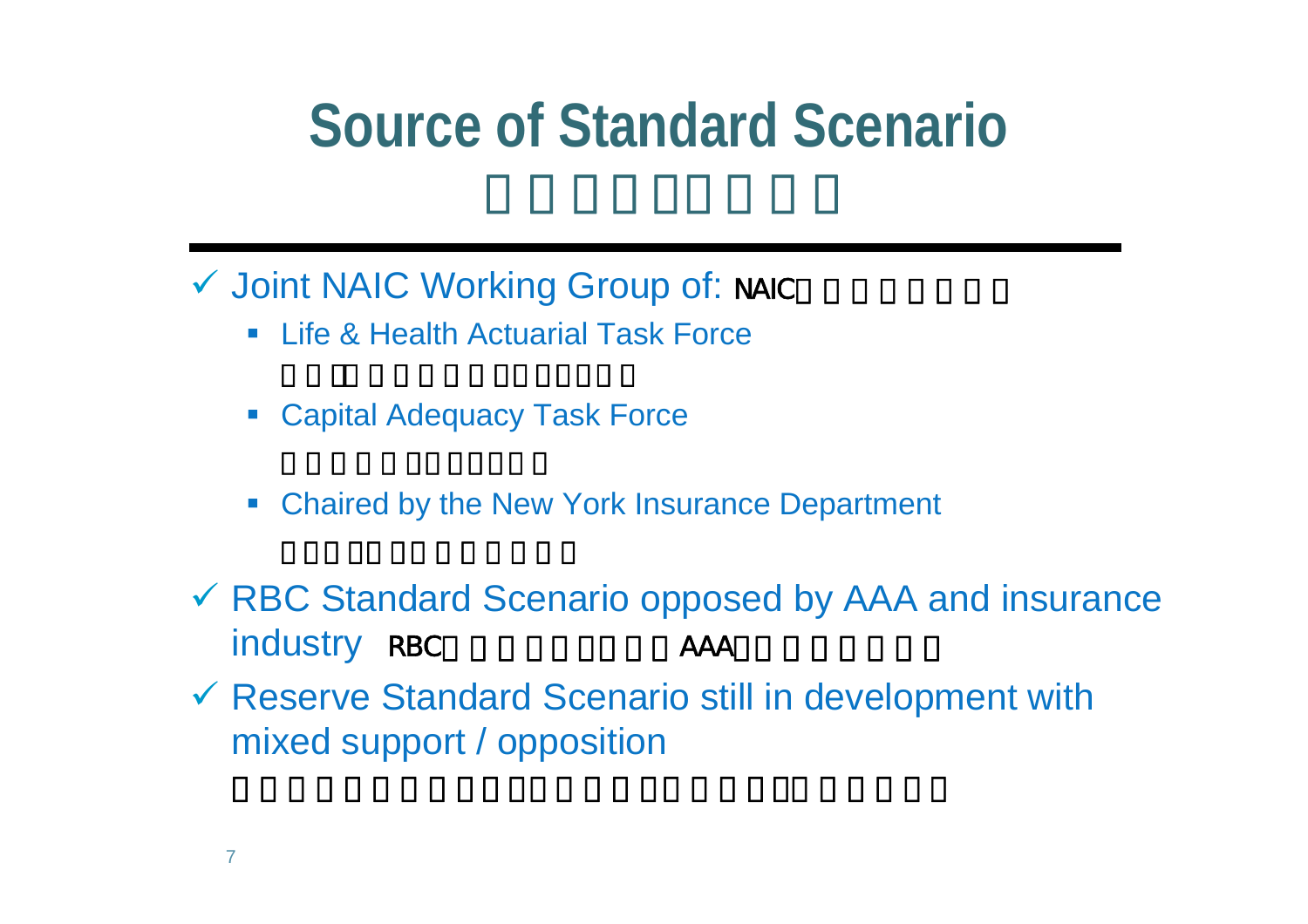### **Structure Of National Association of Insurance Commissioners**

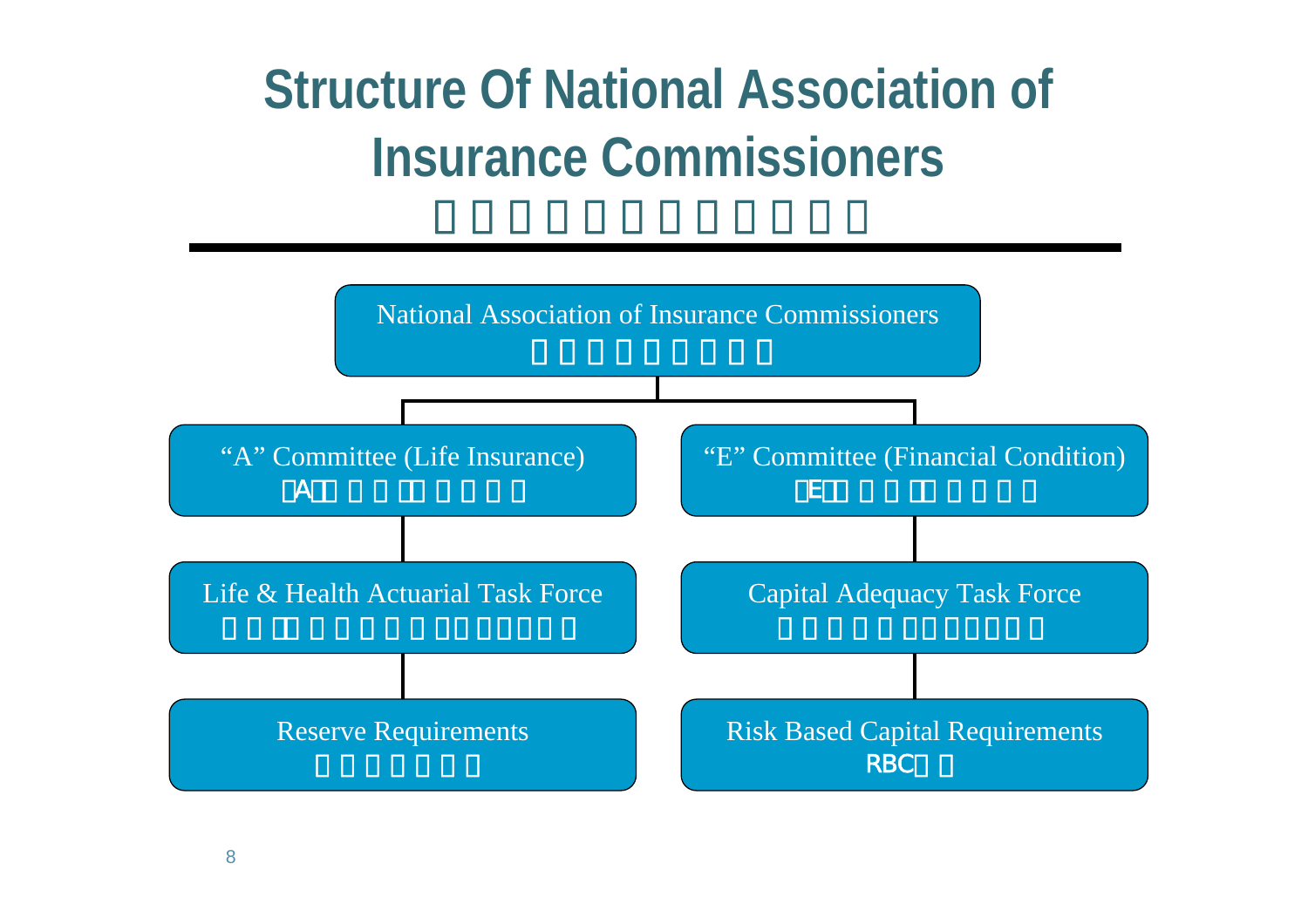### **Parallel Structure Of American Academy of Actuaries** American Academy of Actuaries

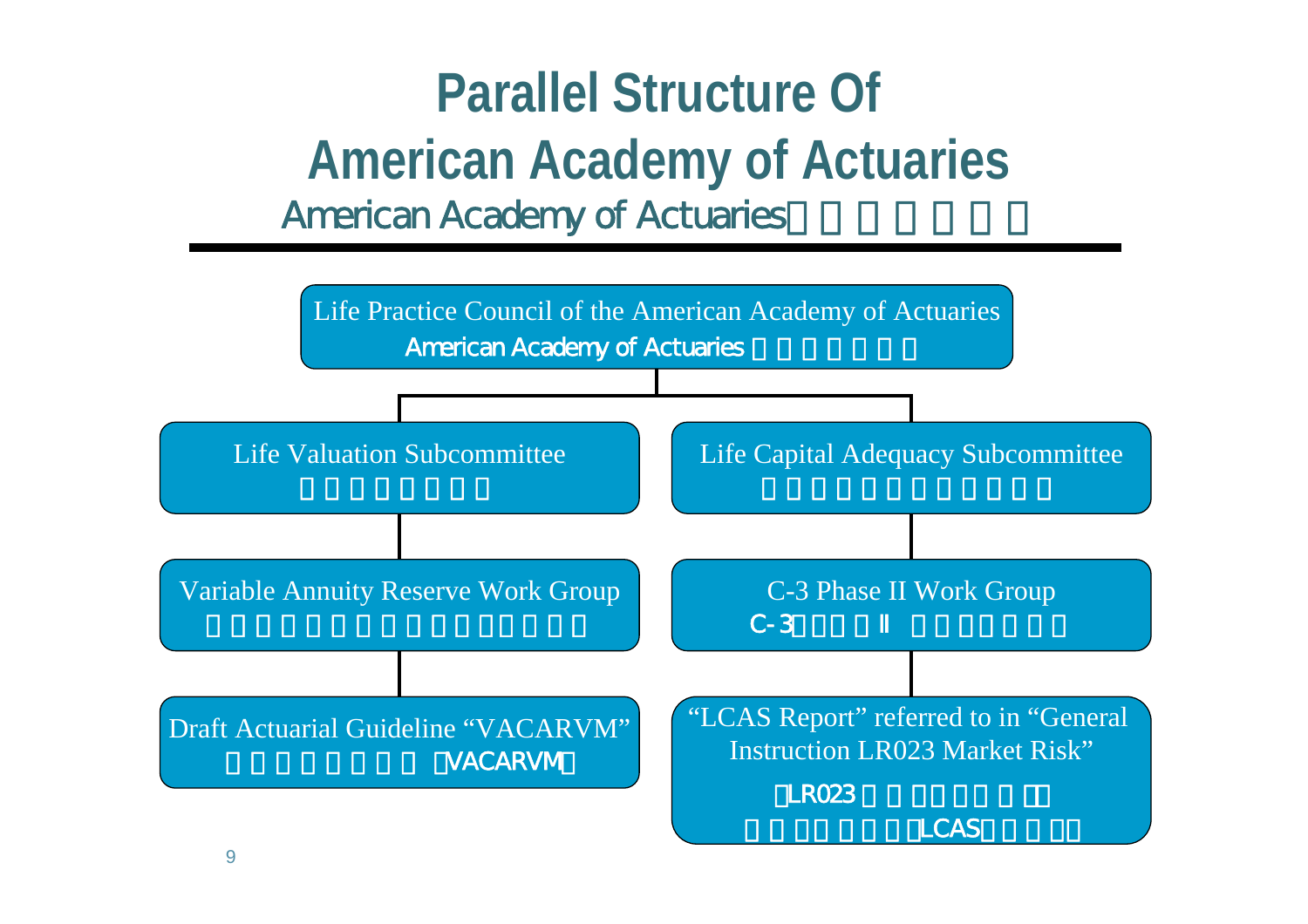### **Conversion from Rules-Based to Principles-Based Requirements**

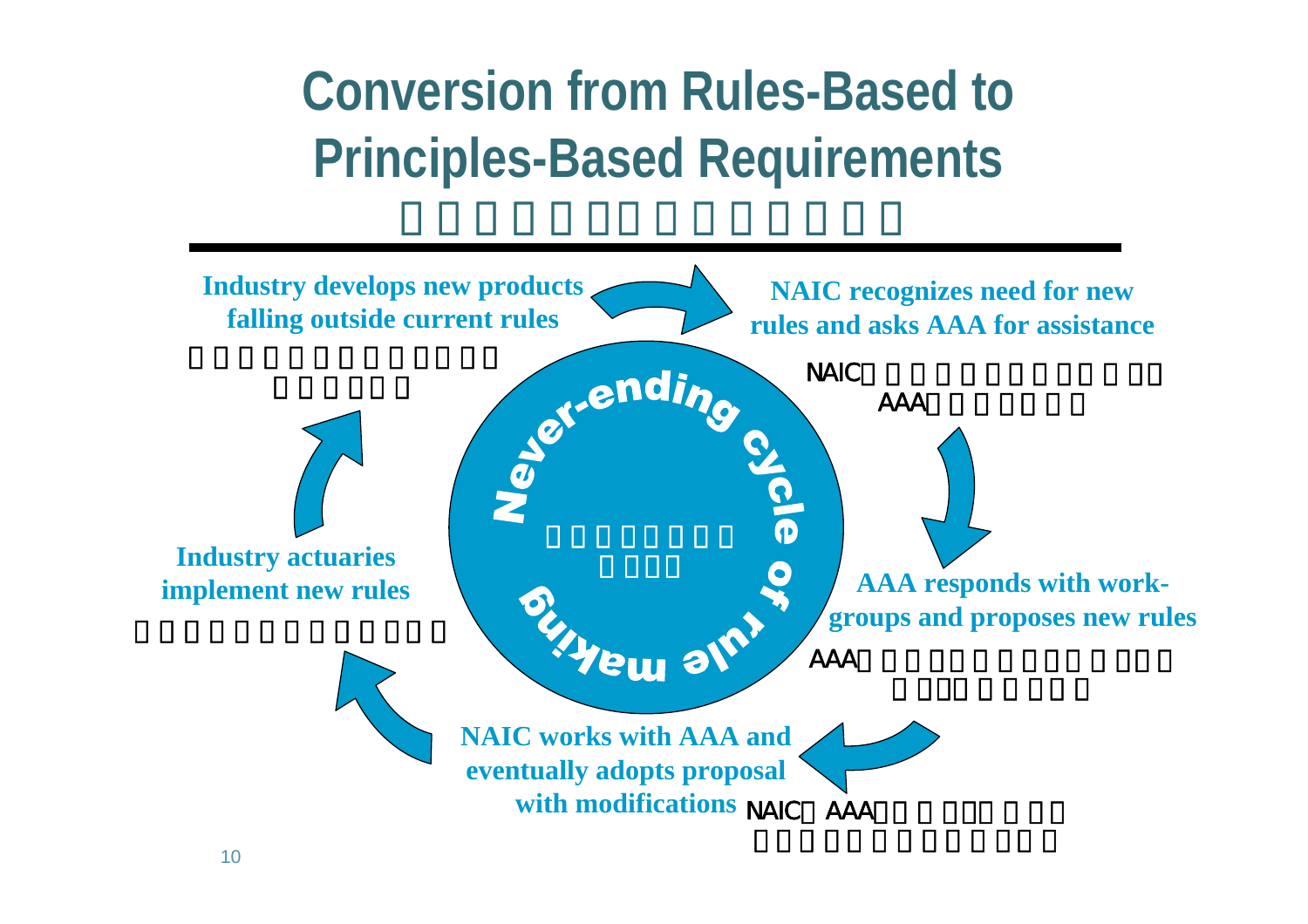**Conversion from Rules-Based to Principles-Based Requirements**

### **New Principles-Based Process**

Innovative New Product Design

### Principle-Based Approach

Current and Future Financial StatementsImmediately Determined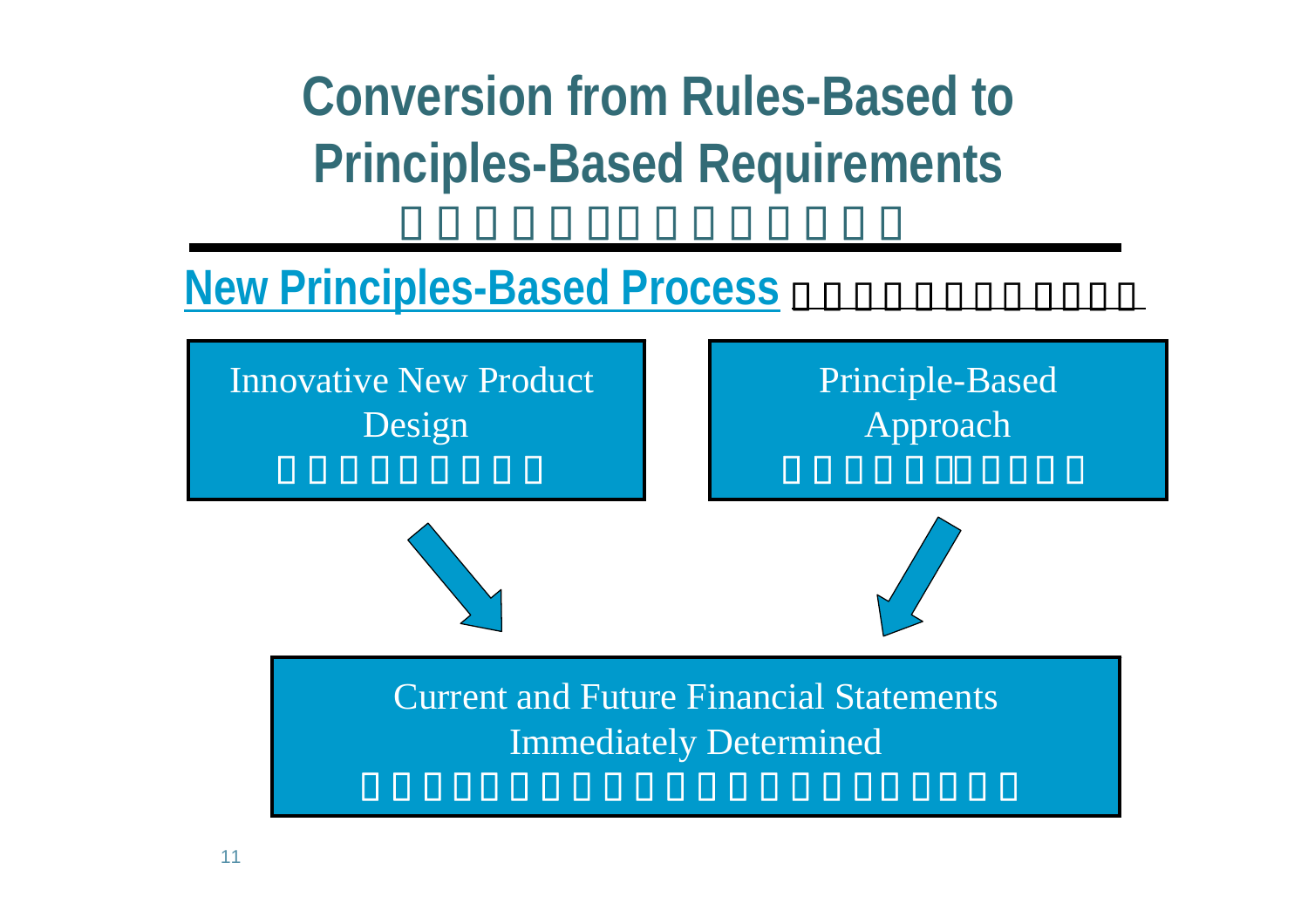### **C-3 Phase II Concepts and Their Underlying Principle**  $C-3$

 $\checkmark$  Review how C-3 Phase II method works



 $\checkmark$  What are the key concepts and foundational principles upon which it is based?

 $\checkmark$  What do we actuaries have to do in order for this new approach to be a success?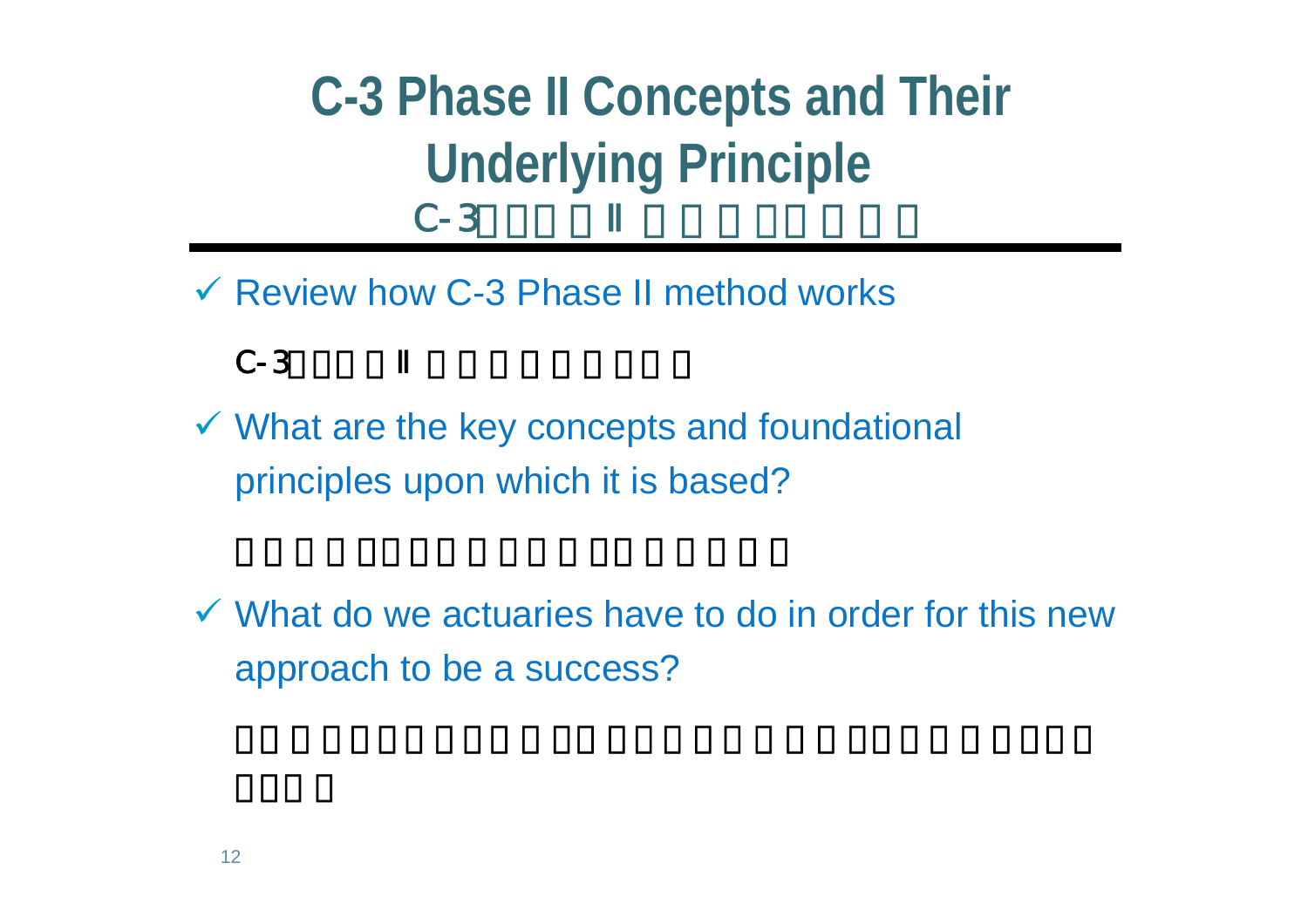### **Review of C-3 Phase II Methodology**  $C-3$

- 1.Build model of Variable Annuity business
- 2. Develop large number of stochastic variable fund return scenarios
- 3. Use "Prudent Best Estimate" assumptions
- 4. Project model into future using each scenario and calculate cumulative gains / losses until business is gone
- 5. Add the lowest present value of future surplus for each scenario to beginning assets and rank from smallest to largest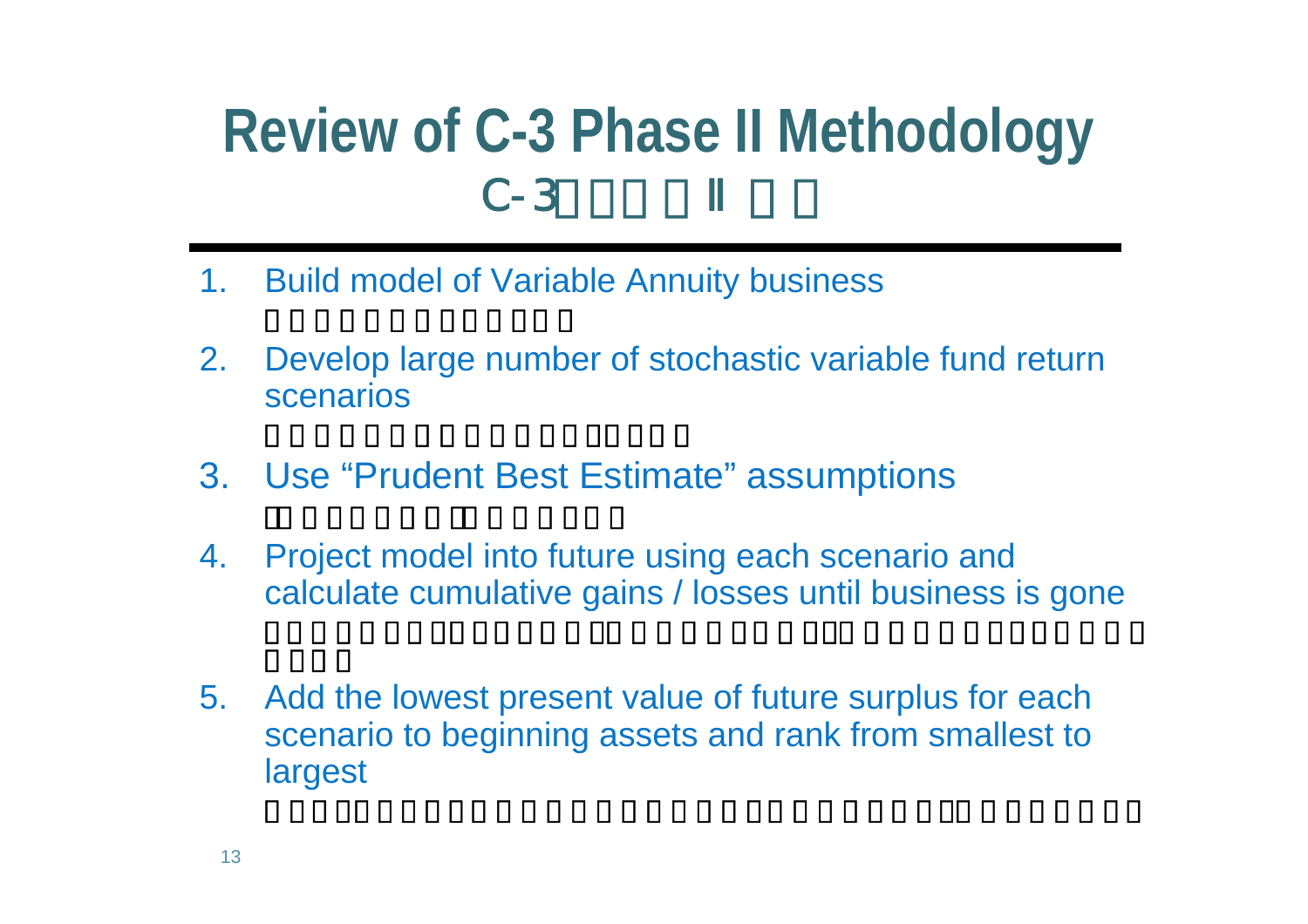## **C-3 Phase II Methodology (continued)**  $C-3$

- 6. If capital able to withstand worst scenario then company will be "solvent at all points".
- 7. This would be prohibitively conservative, so instead set Total Asset Requirement (TAR) equal to Conditional Tail Expectation  $(CTE)$  at 90<sup>th</sup> percentile (65<sup>th</sup> for reserves)

|                |                                                 | <b>TAR</b> |
|----------------|-------------------------------------------------|------------|
|                | CTE 90                                          | 65         |
|                | • Average of 10% worst scenarios                | 10         |
| <b>Barbara</b> | Results for each scenario at least equal to CSV |            |
|                |                                                 |            |

 $\overline{\phantom{a}}$  Result is greater than the 95th percentile & all scenarios contribute to result

8. RBC = TAR – Reserves RBC TAR

結果は95パーセンタイルを超えており、すべてのシナリオがこの結果に寄与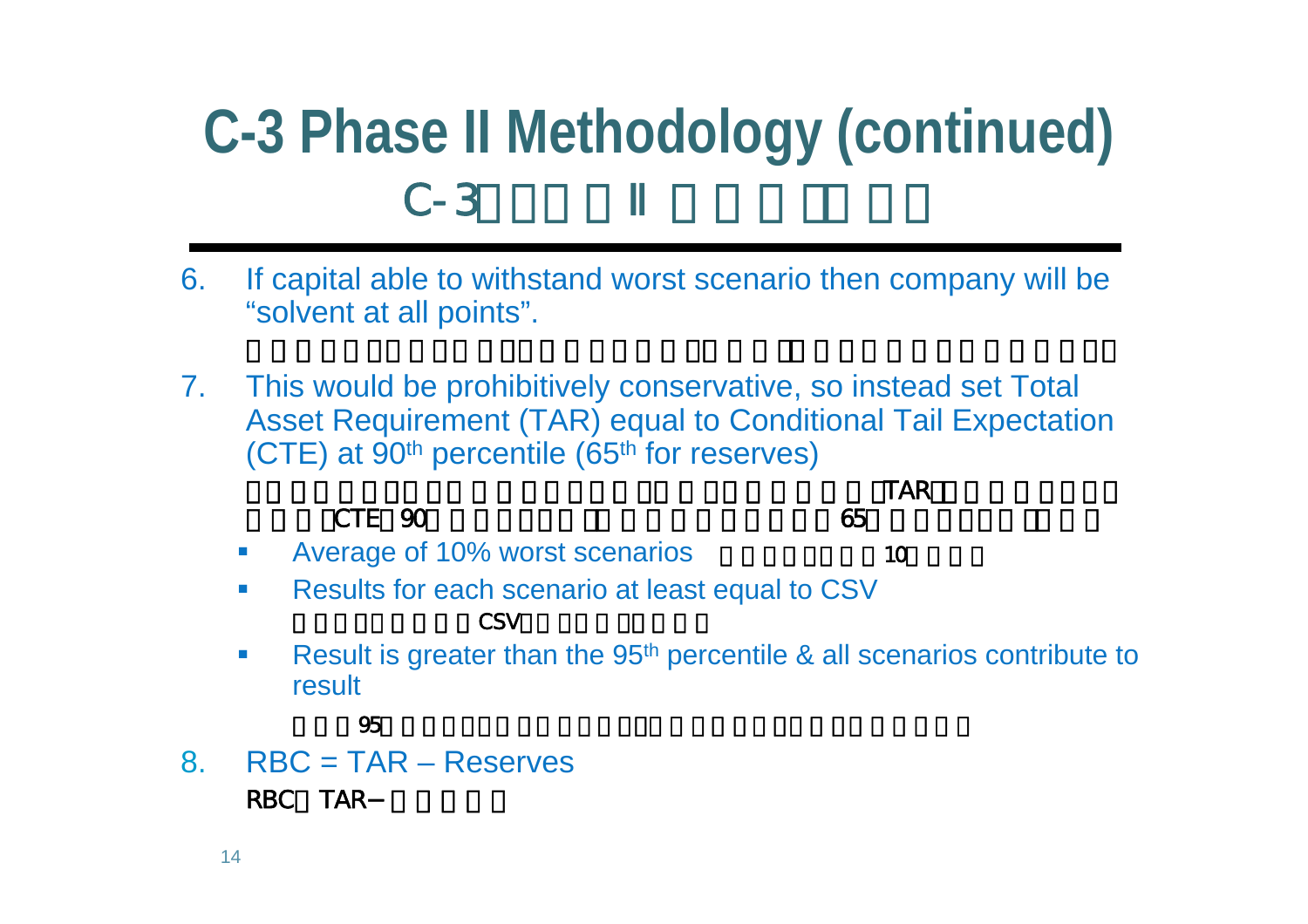#### **C-3 Phase II Principle #1**  $C - 3$ #1

"The objective of the approach used to determine the TAR is to quantify the amount of statutory capital needed by the insurer to be able to meet contractual obligations in light of the risks to which the company is exposed."

TAR TAR

 $\checkmark$  Requires the actuary to construct a model that simulates the risks and measures what additional assets are required.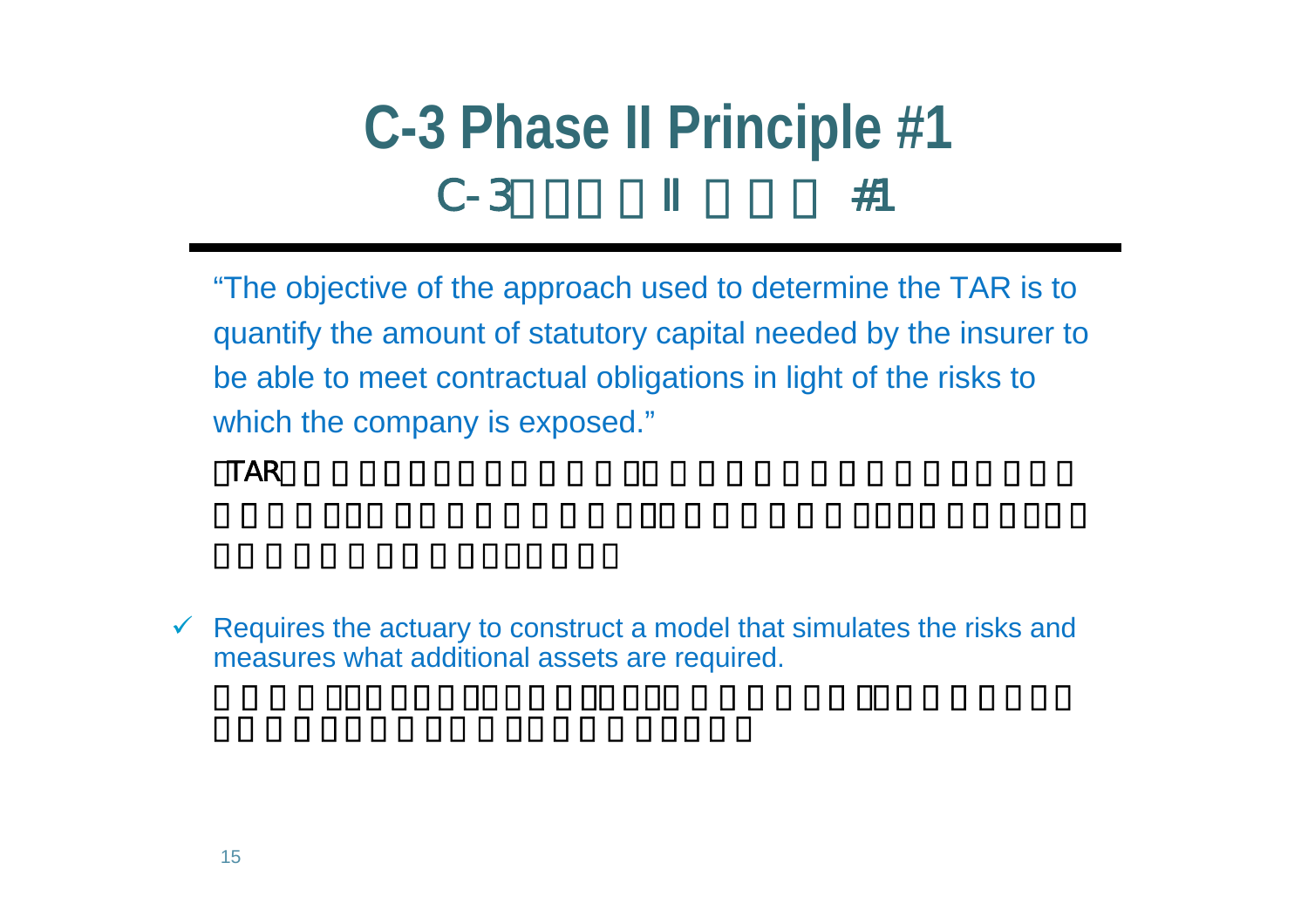### **C-3 Phase II Principle #2**  $C-3$ #2

"The calculation of TAR is based on … application of a stochastic cash flow model to equity return and interest rate scenarios."

#### $TAR$

"For each scenario the greatest present value of accumulated statutory deficiencies is calculated."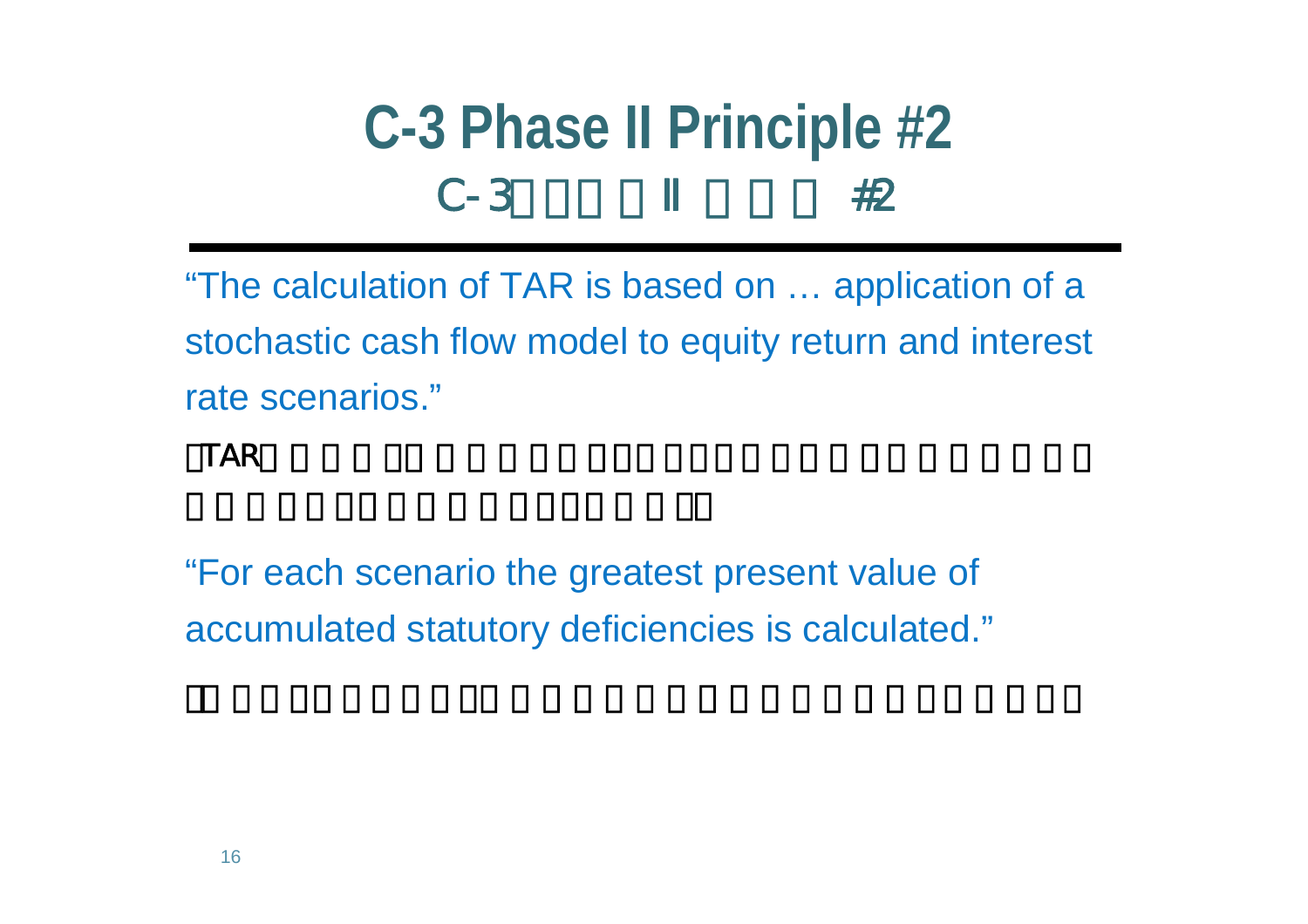### **C-3 Phase II Principle #2 (continued)**  $C-3$ #2

"The analysis reflects Prudent Best Estimate … assumptions for deterministic variables and is performed in aggregate … to allow the natural offset of risks within a given scenario."

"The methodology utilizes a projected total statutory balance sheet approach … and sets the TAR at a degree of confidence using the conditional tail expectation measure … that is consistent with the quantification of other risks in the NAIC Life RBC formula."

 $N$ AIC RBC

TAR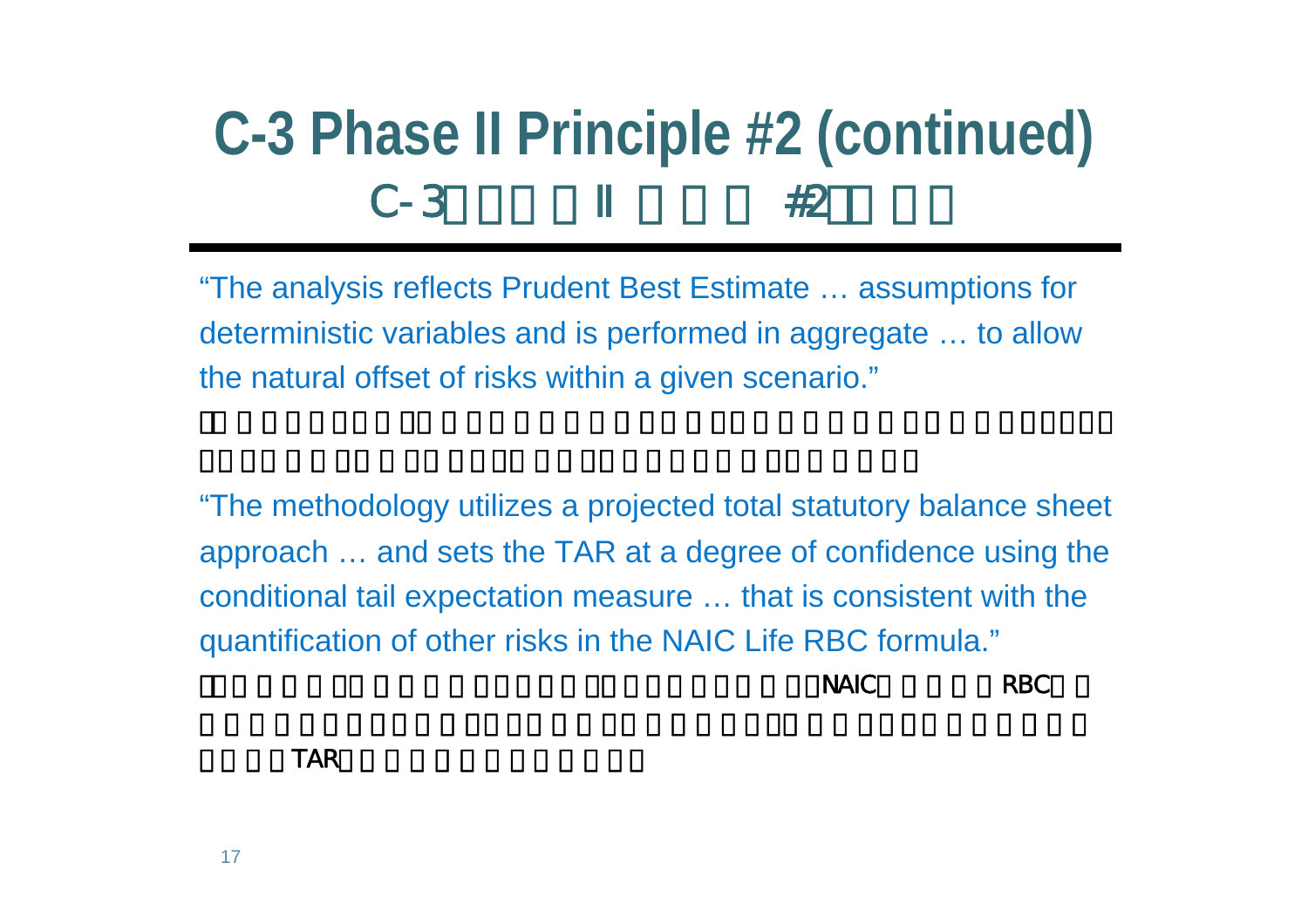#### **C-3 Phase II Principle #3**  $C-3$ #3

"Generally, assumptions are to be based on the conservative end of the actuary's confidence interval."

"The choice of a conservative estimate for each assumption may result in a distorted measure of the total risk."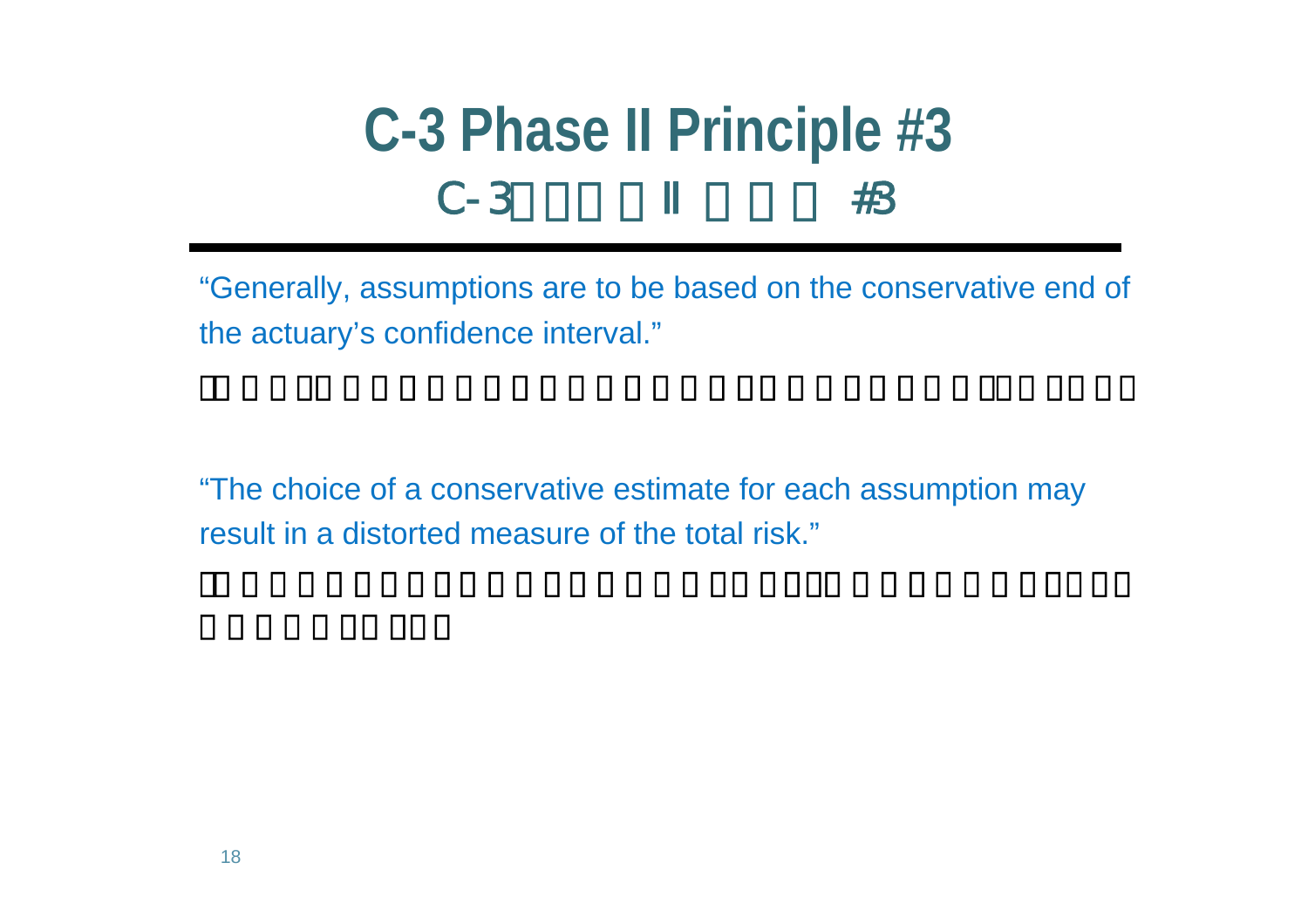### **C-3 Phase II Principle #3 (continued)**  $C-3$ #3

"Conceptually, the choice of assumptions … should be made so that the final result approximates what would be obtained … if it were possible to calculate results over the joint distribution of all future outcomes."

"In applying this concept …, the actuary should be guided by evolving practice and expanding knowledge base in the measurement and management of risk."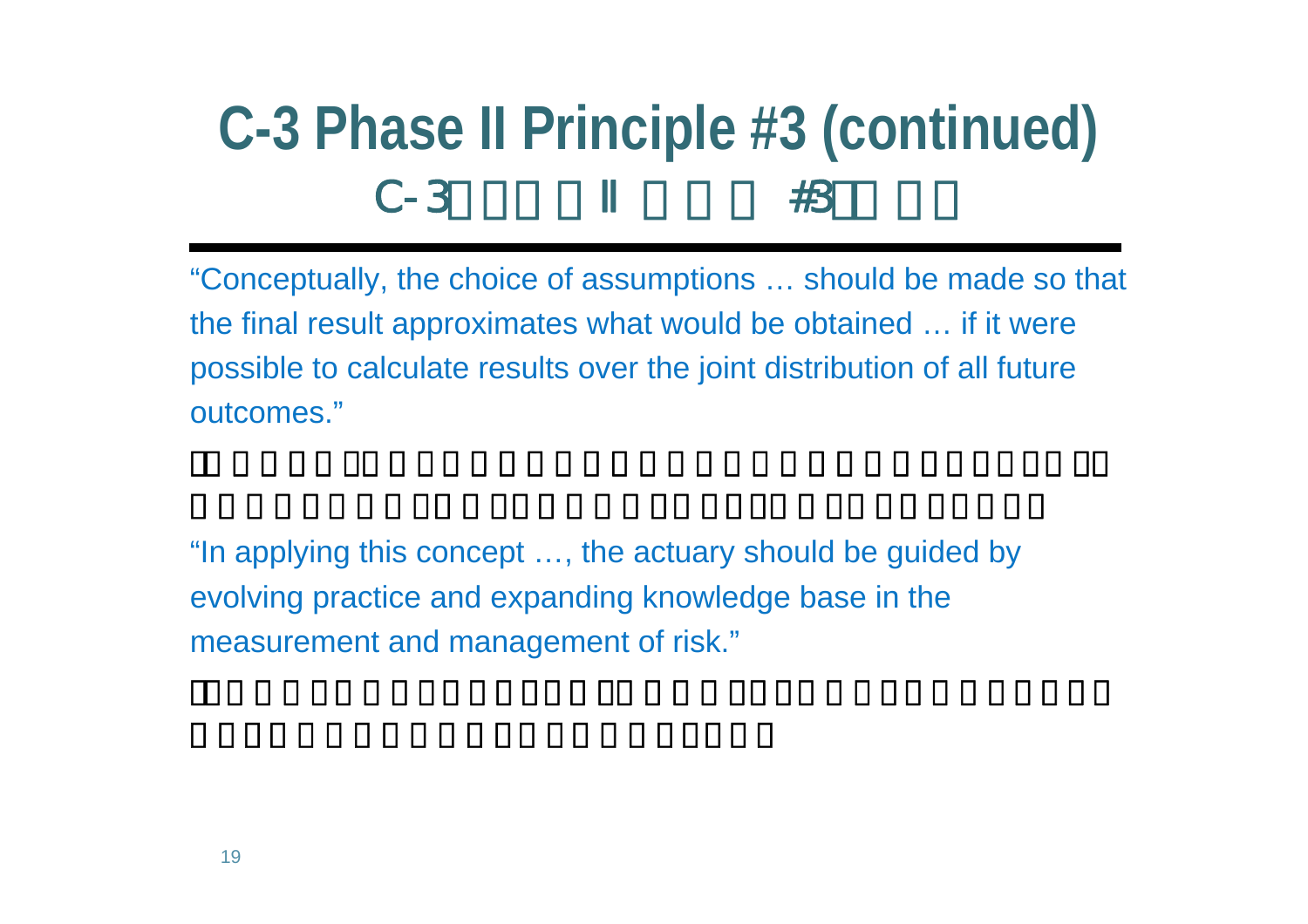#### **C-3 Phase II Principle #4**  $C-3$ #4

"While a stochastic cash flow model attempts to include all real world risks … it will still contain limitations because it is only a model."

"The calculation of TAR is based on … the stochastic cash flow model … while the actual capital needs of the company arise from the risks to which the company is (or will be) exposed in reality."  $TAR$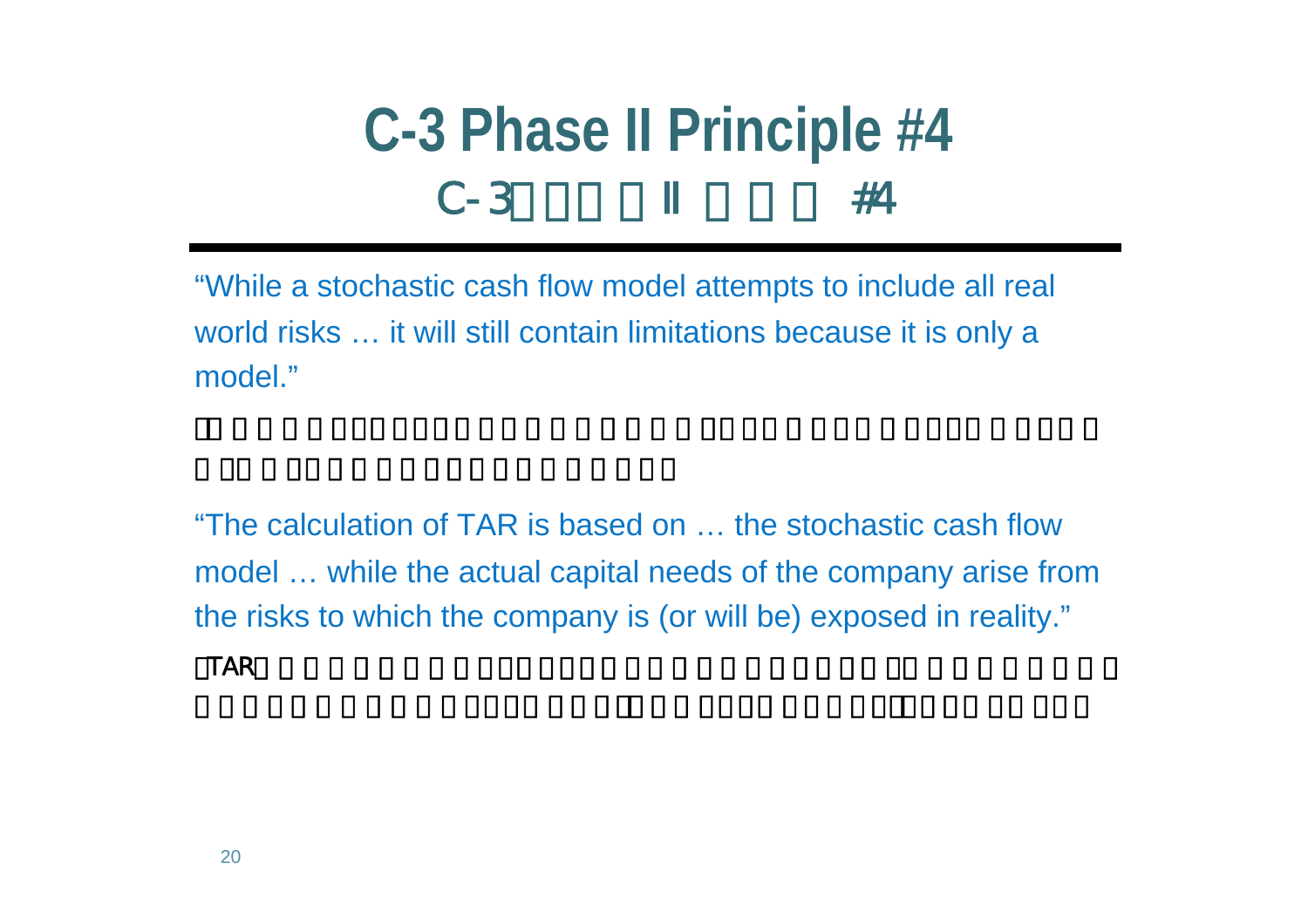#### **C-3 Phase II Principle #5**  $C-3$ #5

"A model attempts to represent reality, but will always remain an approximation thereto and hence uncertainty in future experience is an important consideration …"

"Therefore, the use of … risk transfer arrangements … that serve solely to reduce the calculated TAR … are inconsistent with these principles."

 $TAR$ 

"The use of assumptions … should … not … exploit 'foreknowledge' ..."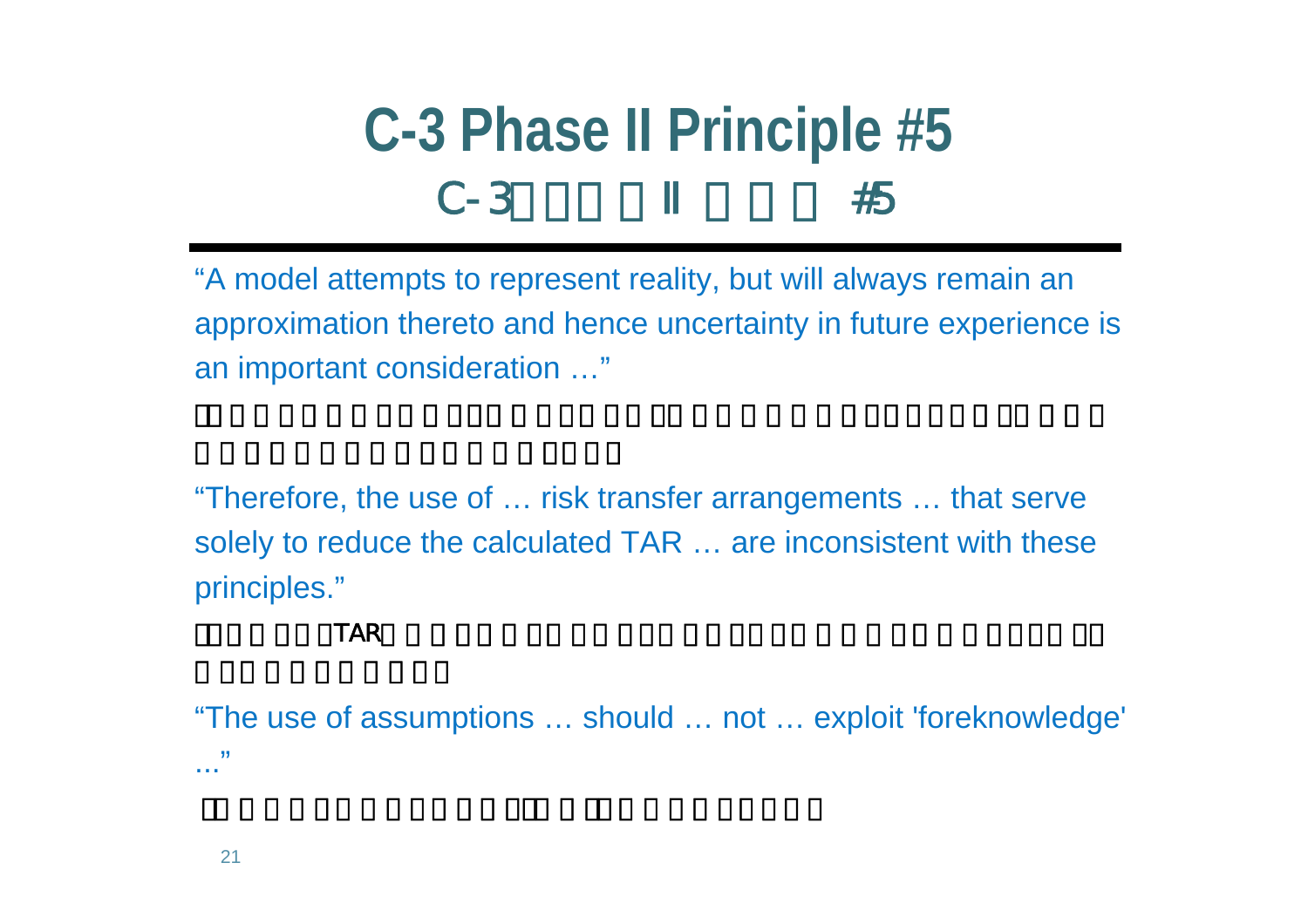## **Significant Changes Since September 2004 Academy C-3 Phase II Seminar**

2004 9 Academy C-3

- √ Revenue Sharing
- √ Treatment of Hedges
- $\checkmark$  Contractholder Behavior  $\checkmark$
- ◆ Prudent Best Estimate Mortality
- ◆ Calibration Criteria 2000 2000
- $\checkmark$  Alternative Methodology mortality assumption
- √ GMIB Purchase Rate Margins GMB
- ◆ Standard Scenario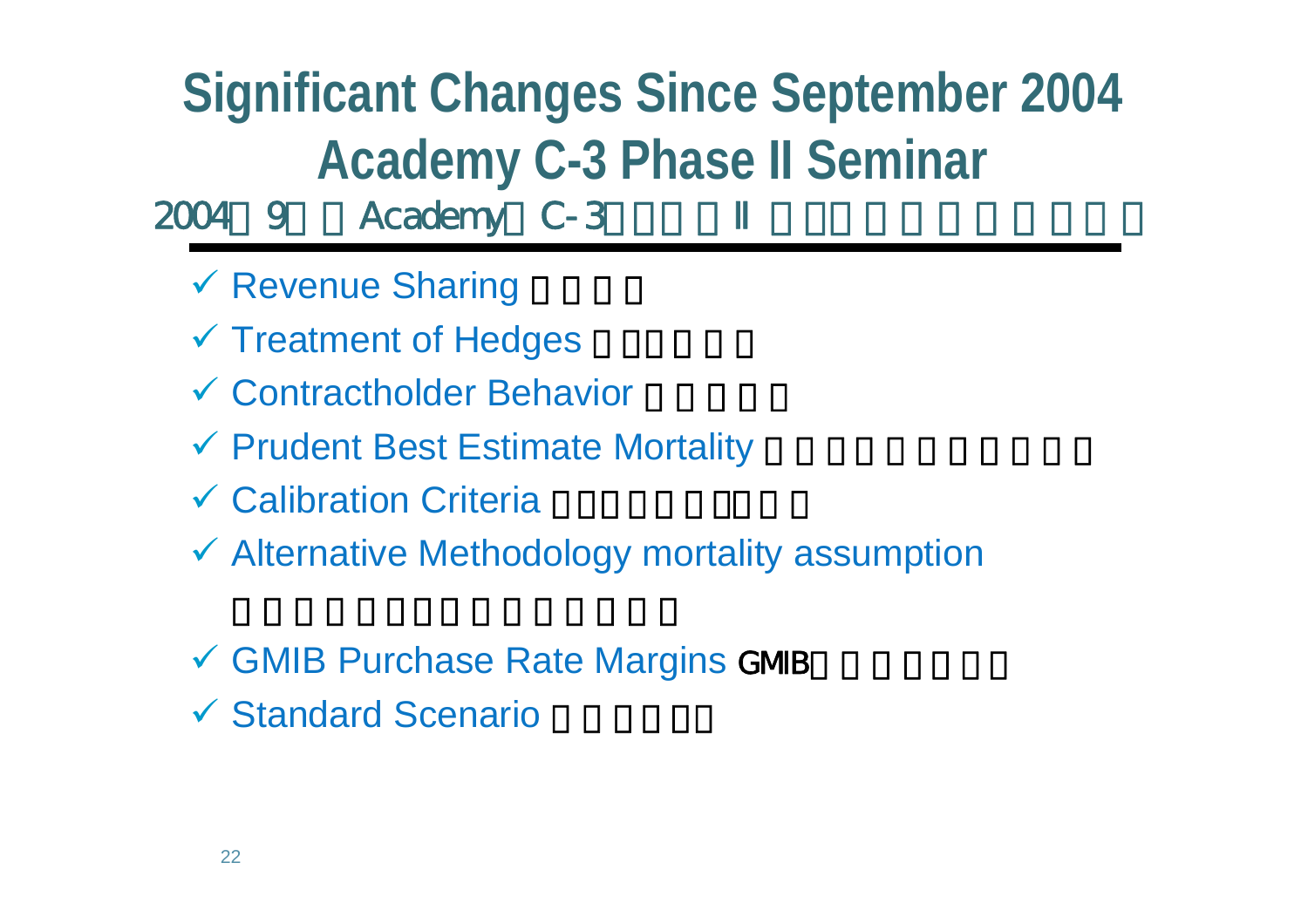# **Revenue Sharing**

- $\checkmark$  New concept to many actuaries  $\checkmark$ 
	- $\mathcal{L}_{\mathcal{A}}$ Different forms & third parties may be involved
	- $\mathcal{L}_{\mathcal{A}}$ Actuary responsible for reviewing, verifying, and documenting
- $\checkmark$  Projections & Alternative Methodology may include Revenue Sharing
	- $\mathcal{L}_{\mathcal{A}}$ Even though "outside the insurance contract"
	- $\mathcal{L}_{\mathcal{A}}$ Net Revenue must be received and controlled by Company
	- $\mathcal{L}_{\mathcal{A}}$ Only if agreements in place as of valuation date
	- П Reduced by margin for uncertainty
	- $\mathcal{C}$ Offset for expenses associated with Revenue Sharing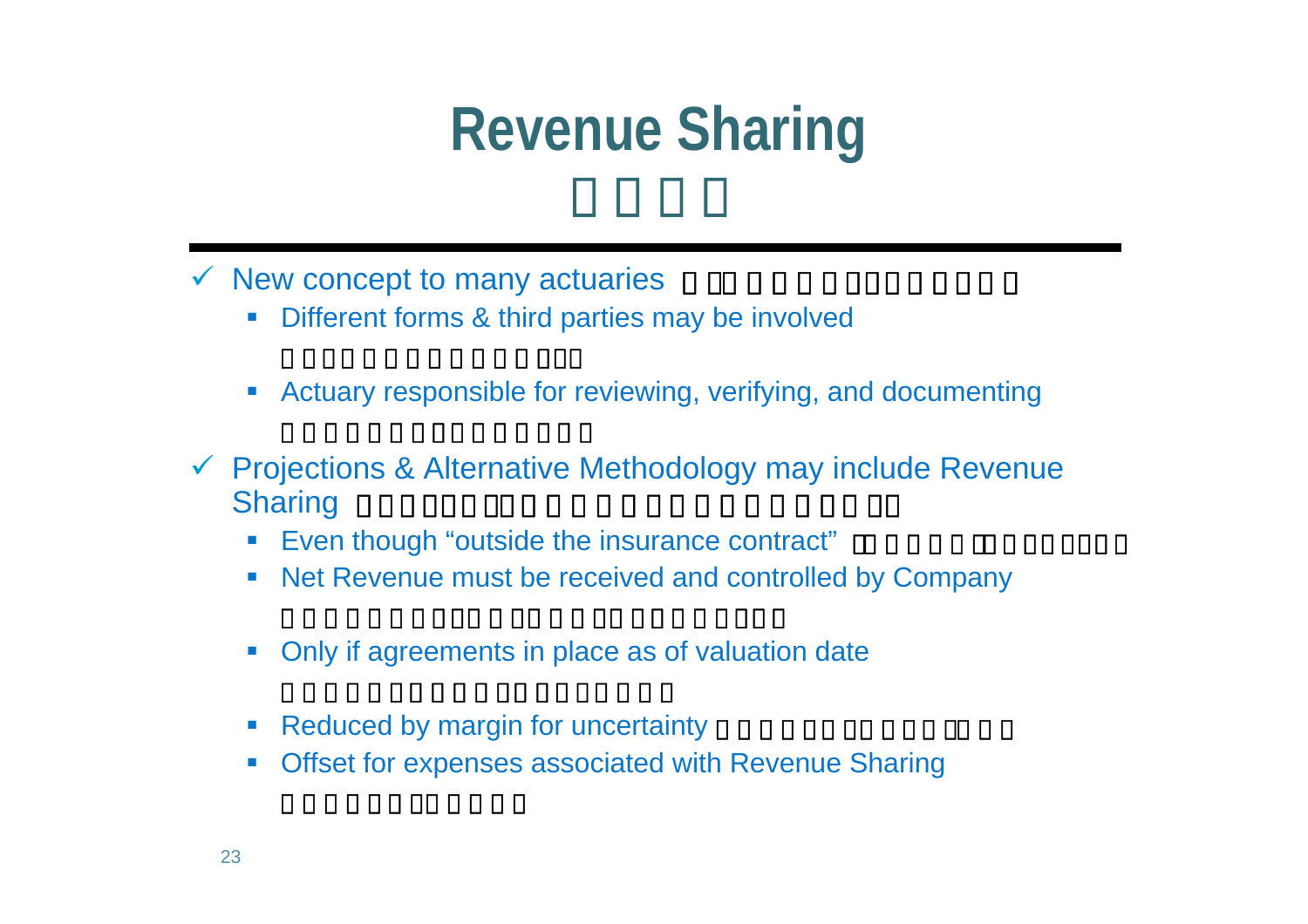# **Treatment of Hedges**

- 9 Currently held hedges must be included
- Goncept of contingent strategy removed in favor of concept of discontinuous strategy
- 9 Updated Certification and Documentation section
	- $\mathbb{R}^n$ **Error term**
	- $\blacksquare$ Compliance with Clearly Defined Hedging Strategy
	- $\mathcal{L}_{\mathcal{A}}$  CFO certification changed to "financial officer of company" CFO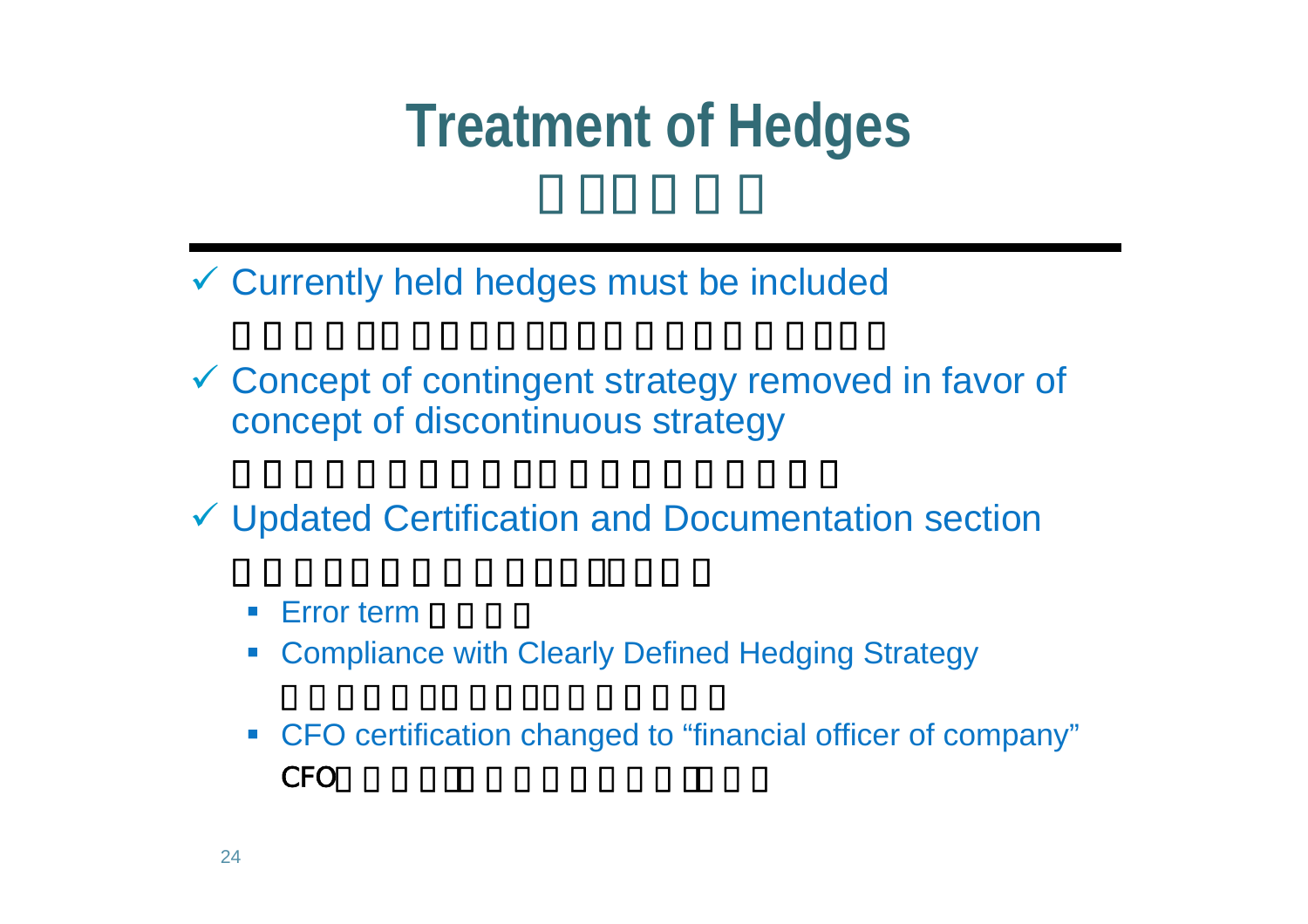## **Contractholder Behavior**

Definition of Prudent Best Estimate unchanged, but major changes or additions to:

- $\checkmark$  Principle 3: set so as to approximate result from joint distribution of all assumptions  $3$
- $\checkmark$  Methodology Note C3-03 added for guidance on Contractholder Behavior

 $C3-03$ 

- $\mathcal{L}_{\mathcal{A}}$ General considerations
- $\vert \cdot \vert$ Dynamic, formulaic, and non-scenario tested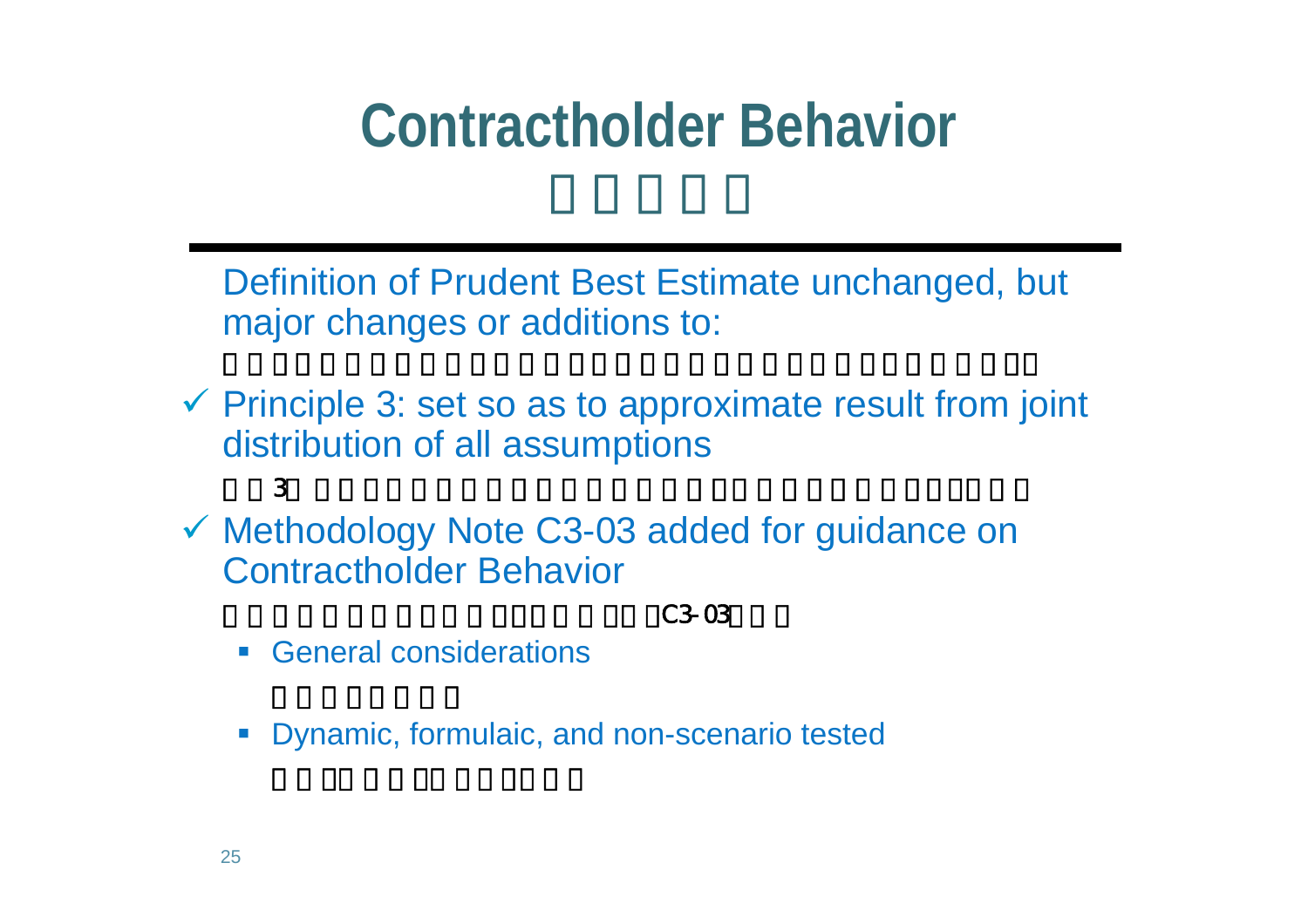# **Prudent Best Estimate Mortality**

### $\checkmark$  Develop expected mortality curves

- Use direct experience, other than direct, or tabular
- $\overline{\phantom{a}}$ Include margin for uncertainty
- $\checkmark$  Adjustment for credibility
- $\checkmark$  Mortality improvement

 $\sim$  3

- $\mathcal{L}_{\mathcal{A}}$ Including beyond valuation date
- $\mathbb{R}^3$ Mandatory for Minus Segments, optional for Plus
- $\checkmark$  Documentation requirements
	- $\Box$ Including compliance with Principle 3

26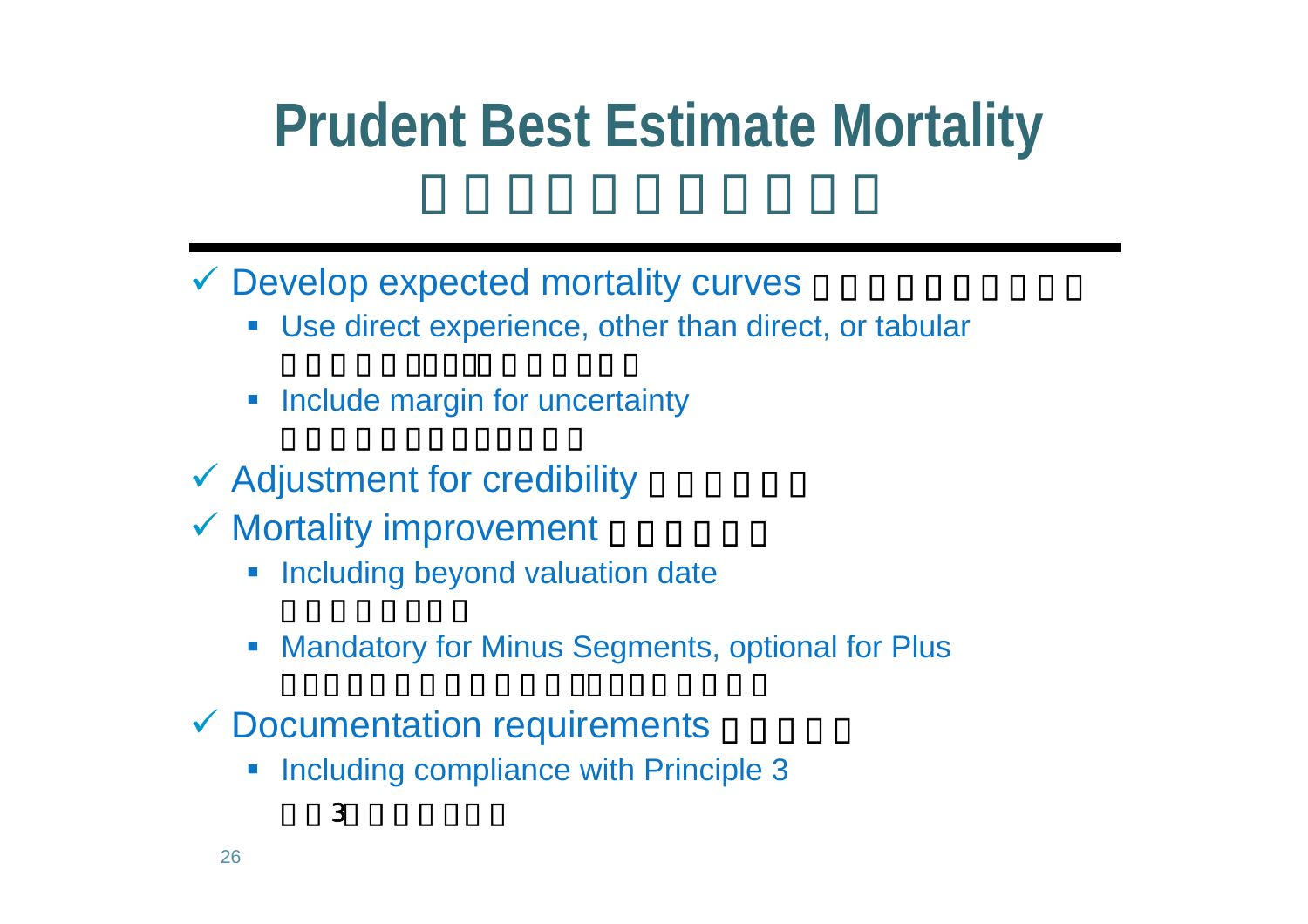## **Revised Calibration Points**

- 9 New set of Gross Wealth Factors, or "Calibration Points"
- $\checkmark$  The scenarios need not strictly satisfy all calibration points
- $\checkmark$  New calibration points allow scenarios to be generated using non-RSLN distributions

 $\mathsf{RSLN}$ 

- $\checkmark$  New "prepackaged scenarios"
- $\checkmark$  New scenarios required new Alternative Method factors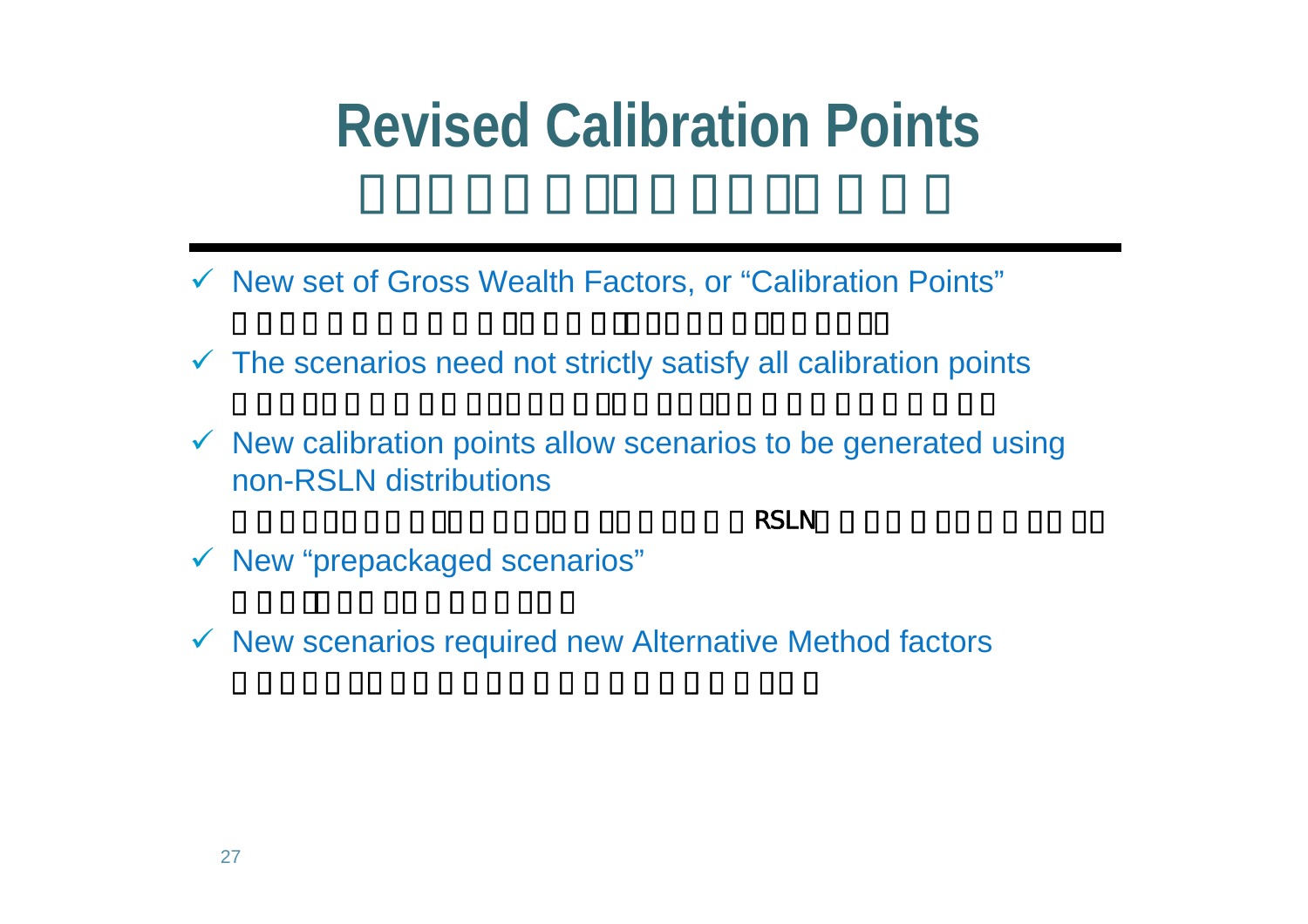### **S&P500 Total Return Wealth Factors at the Calibration Points** S&P

|                   | $1$ Year / 1 |      | $5$ Years / 5 |      | <b>10 Years / 10</b> |      | $20$ Years / $20$ |       |
|-------------------|--------------|------|---------------|------|----------------------|------|-------------------|-------|
| <b>Percentile</b> | Old/         | New/ | Old/          | New/ | Old/                 | New/ | Old/              | New/  |
| 0.50%             | 0.65         |      | 0.54          |      | 0.60                 |      |                   |       |
| 1.00%             | 0.69         |      | 0.62          |      | 0.72                 |      |                   |       |
| 2.50%             | 0.76         | 0.78 | 0.75          | 0.72 | 0.93                 | 0.79 |                   | n/a   |
| 5.00%             | 0.83         | 0.84 | 0.87          | 0.81 | 1.13                 | 0.94 |                   | 1.51  |
| 10.00%            | 0.90         | 0.90 | 1.03          | 0.94 | 1.41                 | 1.16 |                   | 2.10  |
| 90.00%            | 1.34         | 1.28 | 2.67          | 2.17 | 5.55                 | 3.63 |                   | 9.02  |
| 95.00%            | 1.41         | 1.35 | 3.01          | 2.45 | 6.57                 | 4.36 |                   | 11.70 |
| 97.50%            | 1.47         | 1.42 | 3.31          | 2.72 | 7.55                 | 5.12 |                   | n/a   |
| 99.00%            | 1.54         |      | 3.71          |      | 8.91                 |      |                   |       |
| 99.50%            | 1.59         |      | 4.00          |      | 10.00                |      |                   |       |

Indicates adjustments from SLV Model Points

SLV

28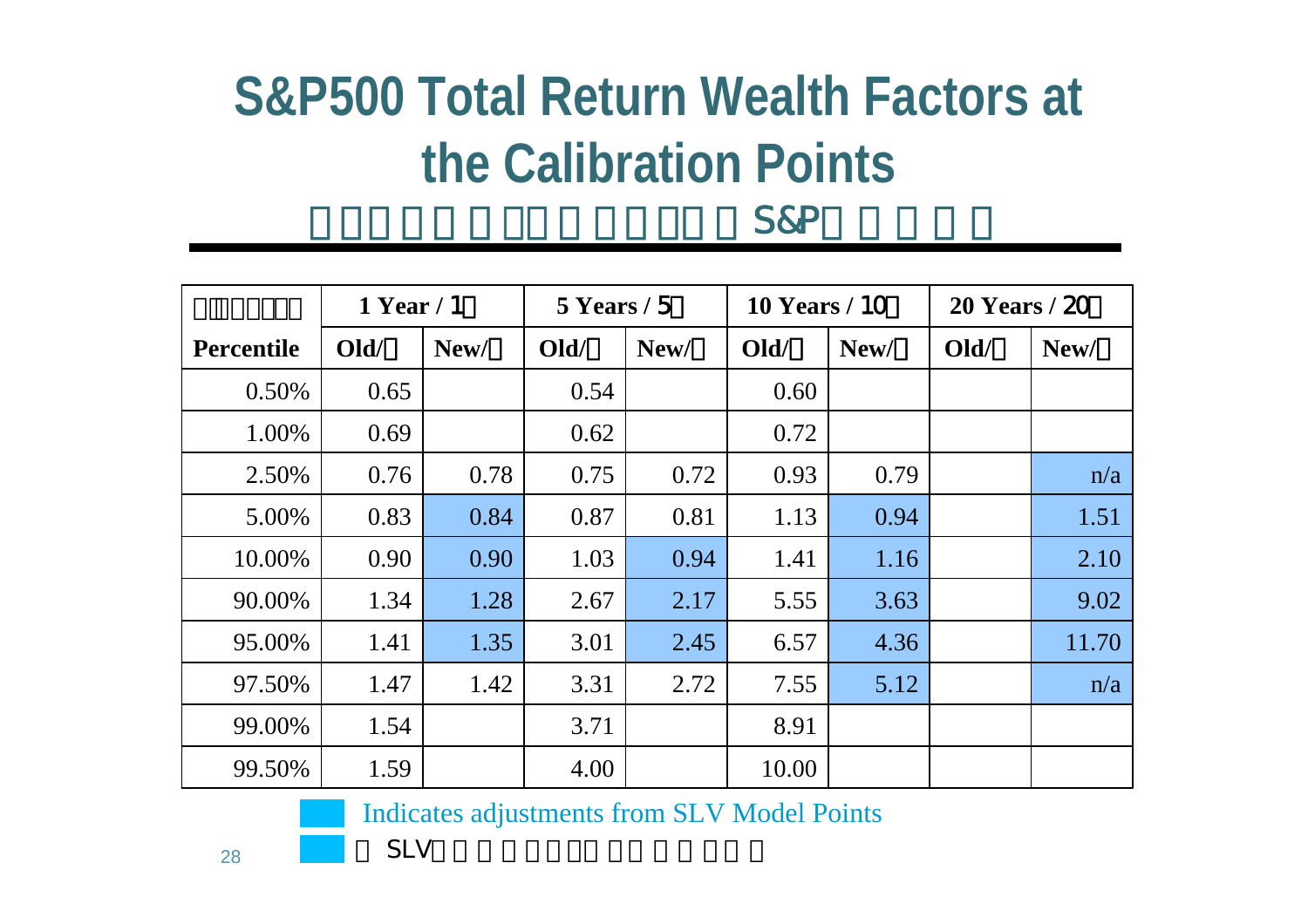### **Comparison of Original & Revised Calibration Standards**

| <b>Aspect</b>                      | <b>Original Calibration</b>                                         | <b>Revised Calibration</b>                 |
|------------------------------------|---------------------------------------------------------------------|--------------------------------------------|
| <b>Experience</b><br><b>Period</b> | 12 / 1952 - 12 / 2002<br>1952 12 - 2002 12                          | 12 / 1955 - 12 / 2003<br>1955 12 - 2003 12 |
| <b>Underlying Model</b>            | 2 Regime RSLN<br><b>RSLN</b><br>2 <sup>7</sup>                      | <b>Stochastic Log</b><br><b>Volatility</b> |
| <b>Constraints</b>                 | <b>None</b>                                                         | $E[R] = 8.75%$                             |
| <b>Percentiles</b>                 | $.5\%$ , 1.0%, 2.5%, 5%,<br>$10\%$ , 90%, 95%,<br>97.5%, 99%, 99.5% | $2.5\%$ , 5%, 10%, 90%,<br>95%, 97.5%      |
| <b>Time Horizon</b>                | 1, 5, 10 Years                                                      | 1, 5, 10, 20 Years                         |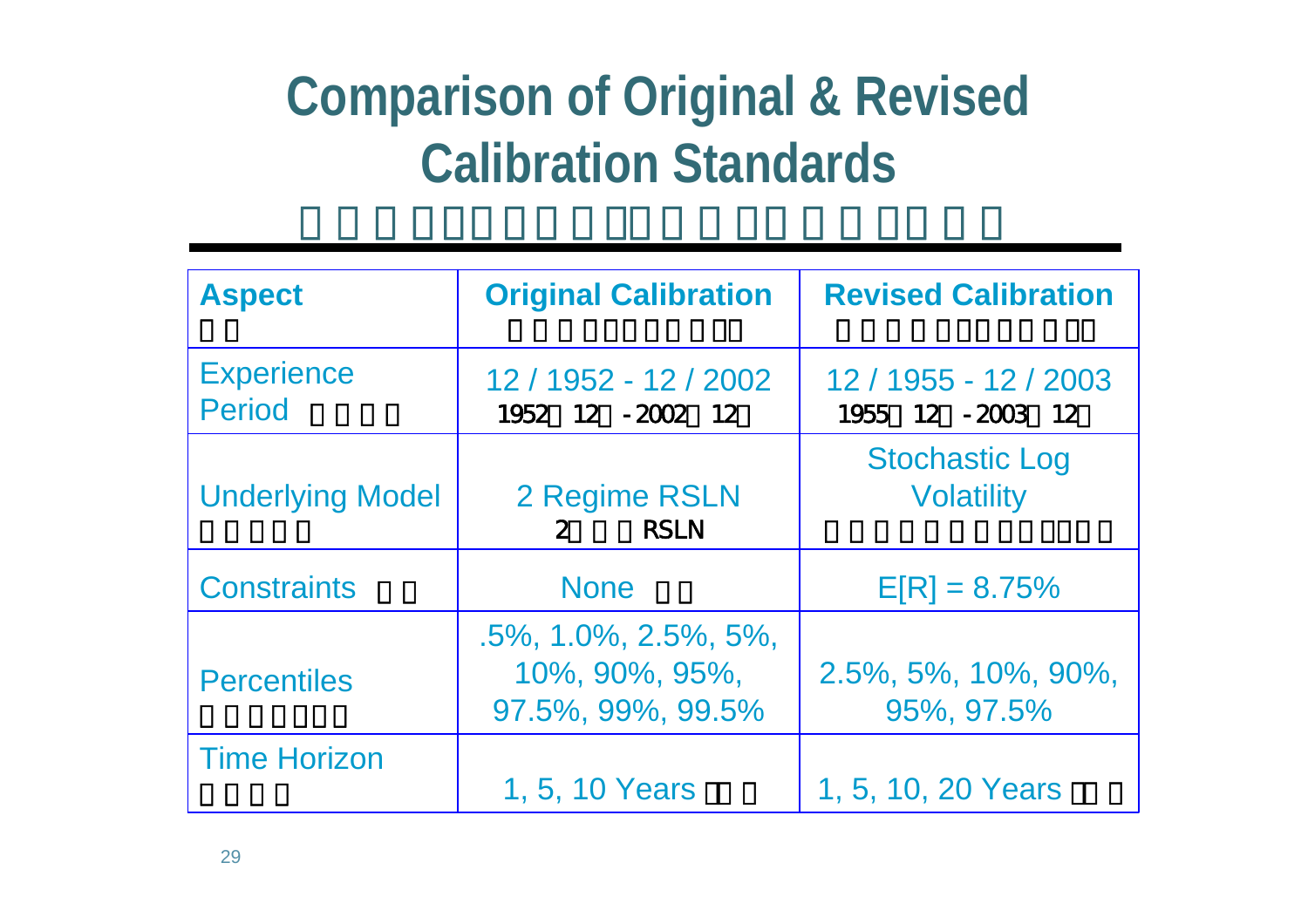## **Additional Changes to Alternative Methodology**

- 9 New AAA prepackaged scenarios resulted in revised Alternative Methodology factors AAA
- $\checkmark$  Mortality assumption  $\checkmark$ 
	- Use Prudent Best Estimate rather than 100% or 65% of 1994 MGDB Mortality Table

1994 MGDB 100 65

 Adjustment by ratio of NSP based on above assumption to NSP based on 100% of 1994 MGDB Table

NSP 1994 MGDB 100 NSP

◆ Revenue Sharing reflected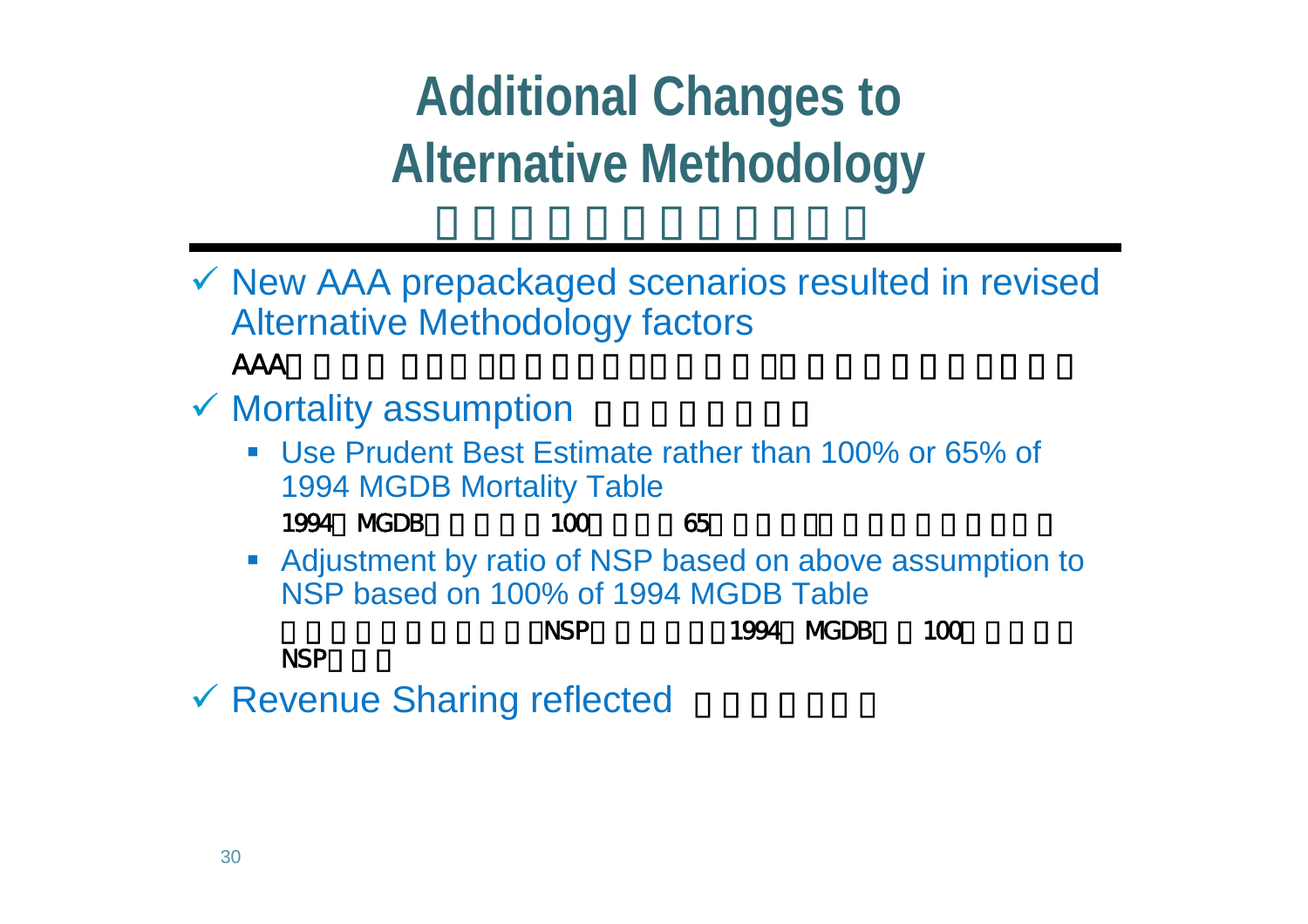### *Alternative Method RBC Factors (GC) Comparison of Original vs. New Factors* RBC GC

|     |   |                       |                                     |              | GC              | GC              |          |          |
|-----|---|-----------------------|-------------------------------------|--------------|-----------------|-----------------|----------|----------|
|     |   |                       |                                     | # of         | <b>Total GC</b> | <b>Total GC</b> | New-     | New /    |
|     |   |                       | $\overline{P}$                      | <b>Nodes</b> | Original        | <b>New</b>      | Original | Original |
|     |   |                       | <b>Product Definition (P)</b>       |              |                 |                 |          |          |
|     |   |                       | Return of premium                   | 13,440       | 508             | 598             | 90       | 118%     |
| 3   |   |                       | Roll-up at 3%                       | 13,440       | 726             | 858             | 132      | 118%     |
| 5   |   |                       | Roll-up at 5%                       | 13,440       | 764             | 905             | 140      | 118%     |
|     |   | MAV)                  | Maximum anniversay value            | 13,440       | 685             | 778             | 93       | 114%     |
| MAV | 5 |                       | Greater of MAV, 5% roll-up          | 13,440       | 971             | 1,104           | 133      | 114%     |
|     |   |                       | Enhanced death benefit              | 13,440       | 124             | 114             | (10)     | 92%      |
|     |   |                       | <b>Partial Withdrawal Adjmt (A)</b> |              |                 |                 |          |          |
|     |   |                       | Pro-rata by market value            | 40,316       | 1,541           | 1,828           | 287      | 119%     |
|     |   |                       | Dollar-for-dollar                   | 40,316       | 2,237           | 2,529           | 292      | 113%     |
|     |   | <b>Fund Class (F)</b> | F                                   |              |                 |                 |          |          |
|     |   |                       | <b>Fixed account</b>                | 10,080       | 398             | 401             | 3        | 101%     |
|     |   |                       | Money market                        | 10,080       | 364             | 368             | 4        | 101%     |
|     |   |                       | Fixed income                        | 10,080       | 359             | 398             | 39       | 111%     |
|     |   |                       | <b>Balanced allocation</b>          | 10,080       | 372             | 452             | 79       | 121%     |
|     |   |                       | Diversified equity                  | 10,080       | 451             | 569             | 118      | 126%     |
|     |   |                       | International equity                | 10,080       | 476             | 599             | 124      | 126%     |
|     |   |                       | Intermediate risk equity            | 10,080       | 611             | 722             | 110      | 118%     |
|     |   |                       | Aggressive equity                   | 10,080       | 747             | 849             | 102      | 114%     |

5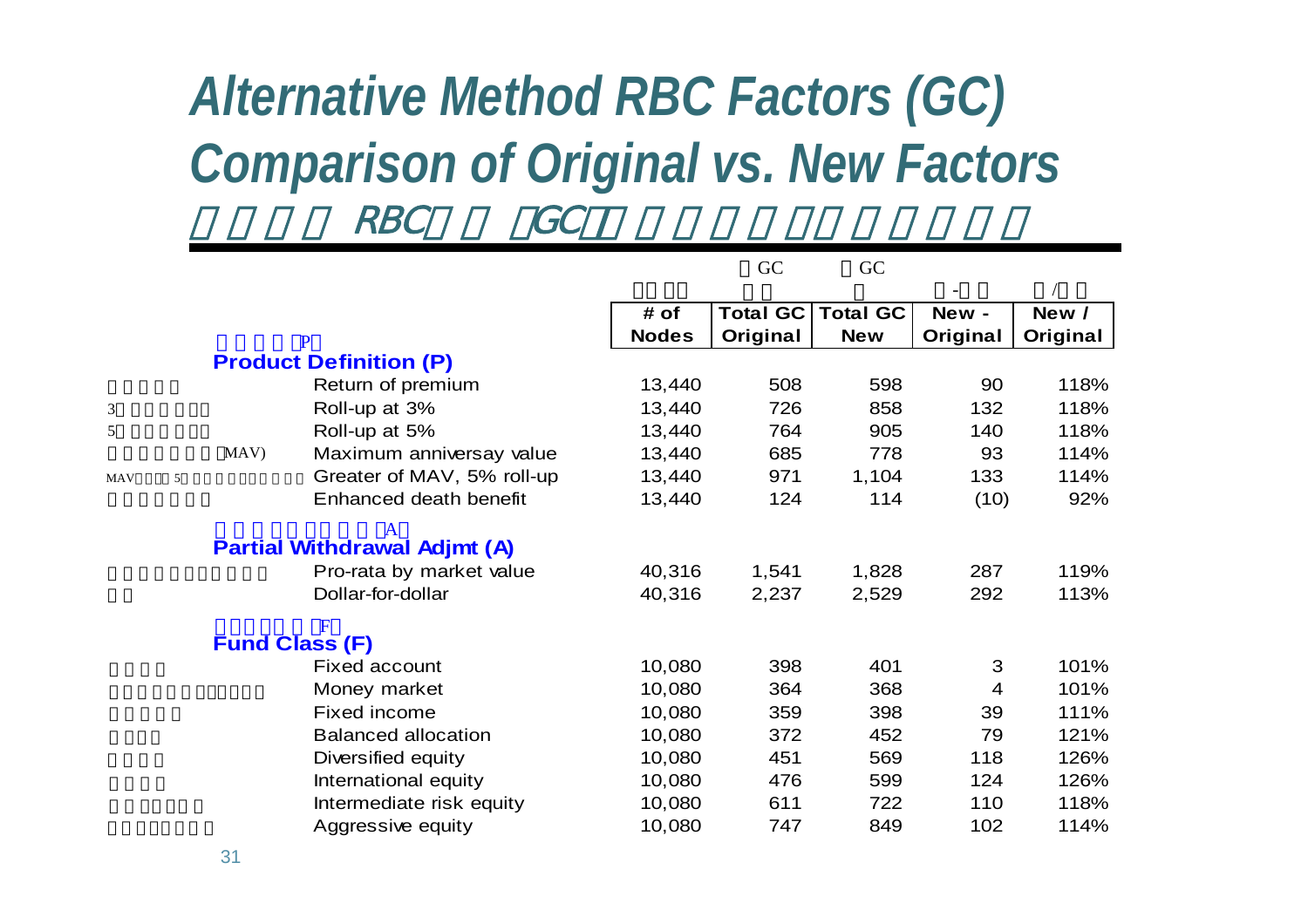## **GMIB Purchase Rate Margins** GMB

### ◆ Original language

 "when. . . forward interest rates implied by the swap curve [are] used. . . interest rates shall be reduced by .30 percent per annum for purposes of determining the annuitization purchase rates"

#### $0.30$

#### √ Updated language

П Specifies that the 30 bps adjustment to interest rate assumed in the purchase rate basis reflects selection at annuitization

#### $30\text{ps}$

 $\mathcal{C}$  Must also add margin to reflect current market expectations about future interest rates at annuitization ("risk premium")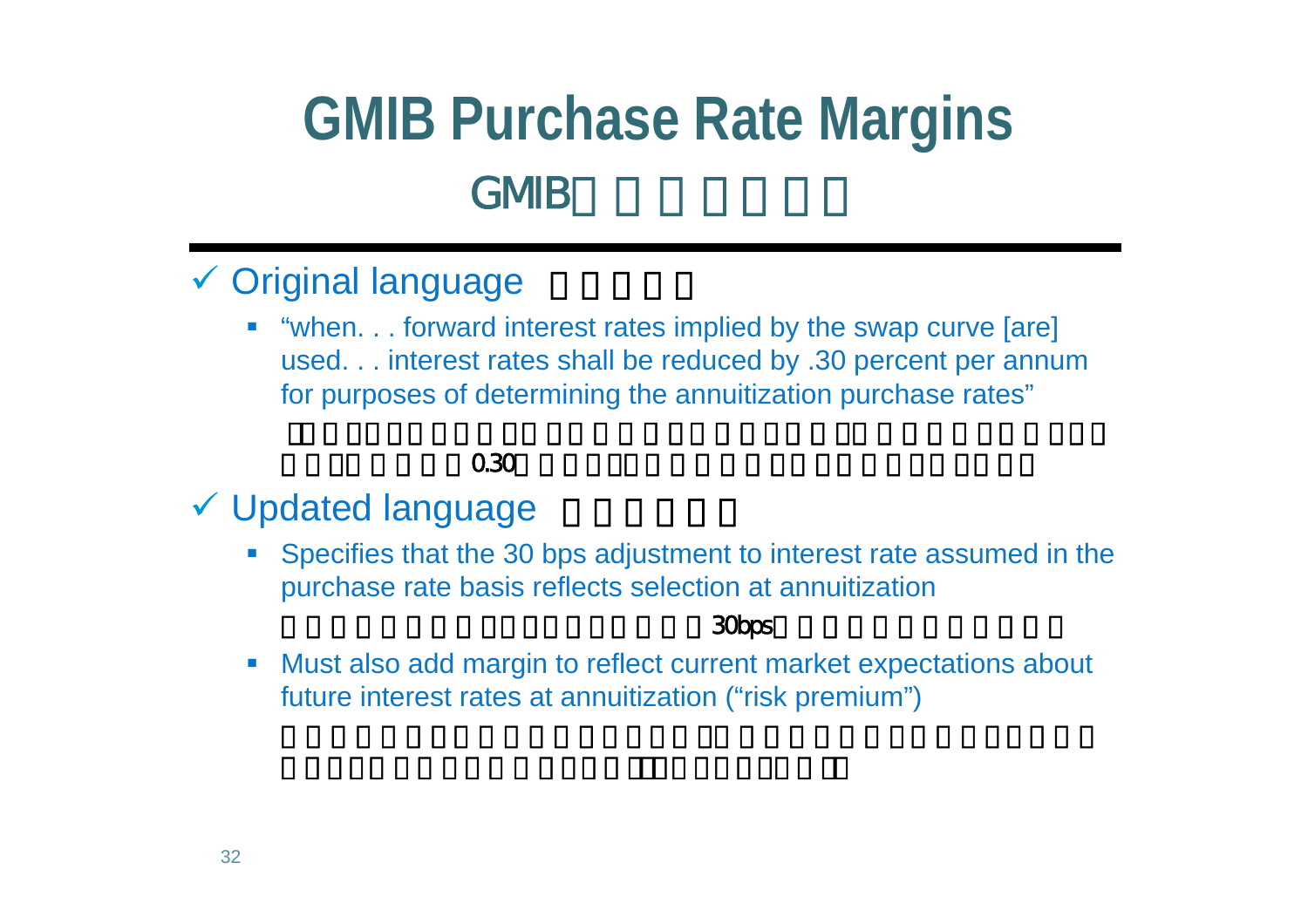## **Standard Scenario for RBC**RBC

- $\checkmark$  Fixed returns instead of dynamic
- GPV add-on to Working Reserve instead of AG 33 Reserve AG 33 and GPV GPV
	- $\mathbb{R}^n$  The sum is compared to the portion of TAR allocated to "market risk" (i.e. TAR less any portion allocated to C-3 Phase I)

- TAR TAR C-3
- ✔ Dropped reference to C3 Phase I testing C3 and the contract of the contract of the contract of the contract of the contract of the contract of the contract of the contract of the contract of the contract of the contract of the contract of the contract of the con
- $\checkmark$  Return on fixed funds greater of guaranteed rate and 3.5%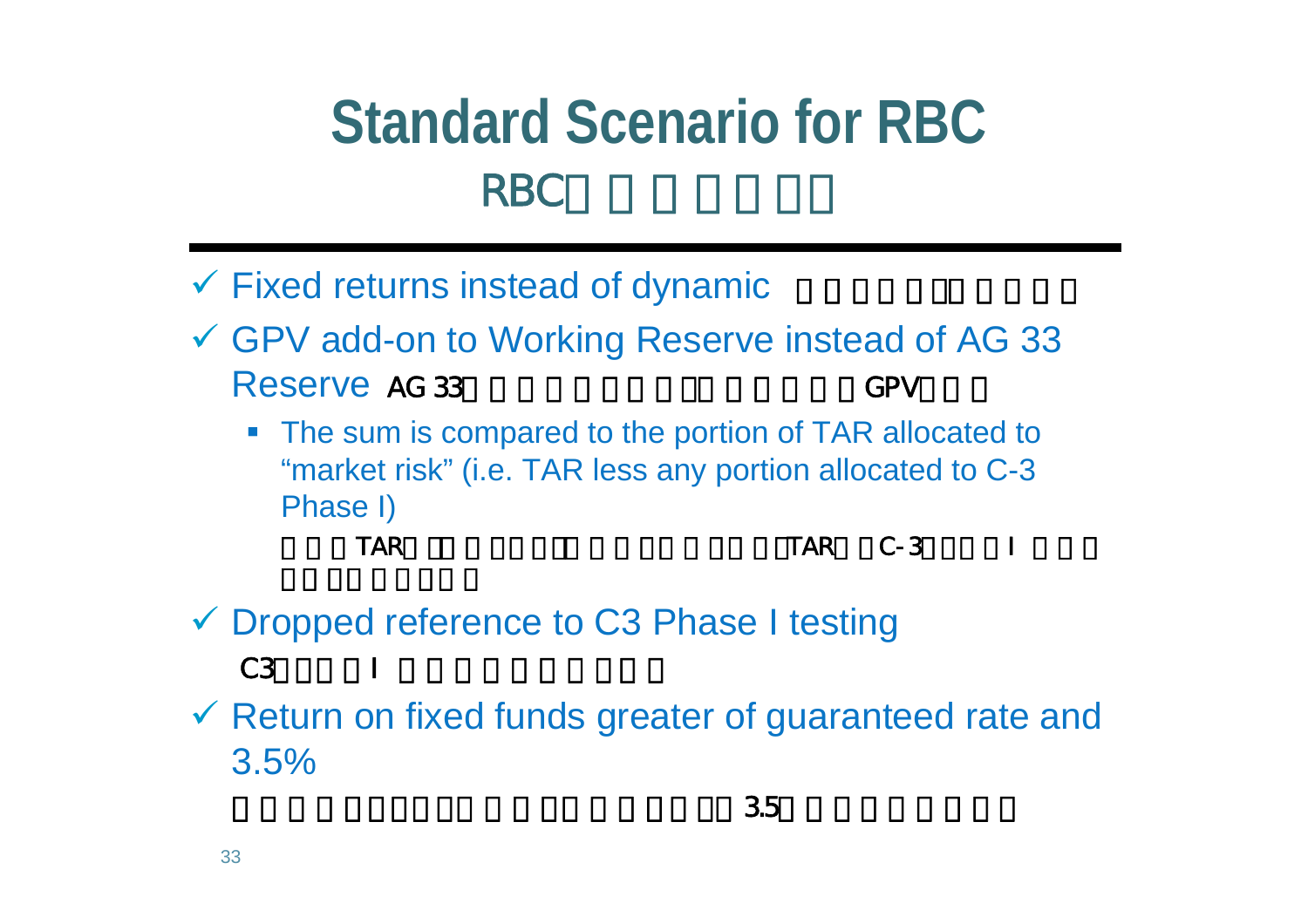## **Standard Scenario for Reserves**

◆ Basic *Adjusted* Reserve

- AG 33, ignoring free partial withdrawals AG 33
- $\checkmark$  Basic Reserve  $\checkmark$ 
	- AG 33 ignoring guaranteed living and death benefit AG 33
	- Basic Reserve is floor for Standard Scenario Reserve

### 9 Calculate Reserve SS using *DR* and *AFIR* DR AFIR

- Hold greater of the two 2
- $\checkmark$  No longer have to meet NAIC Credit for Reinsurance NAIC  $\blacksquare$